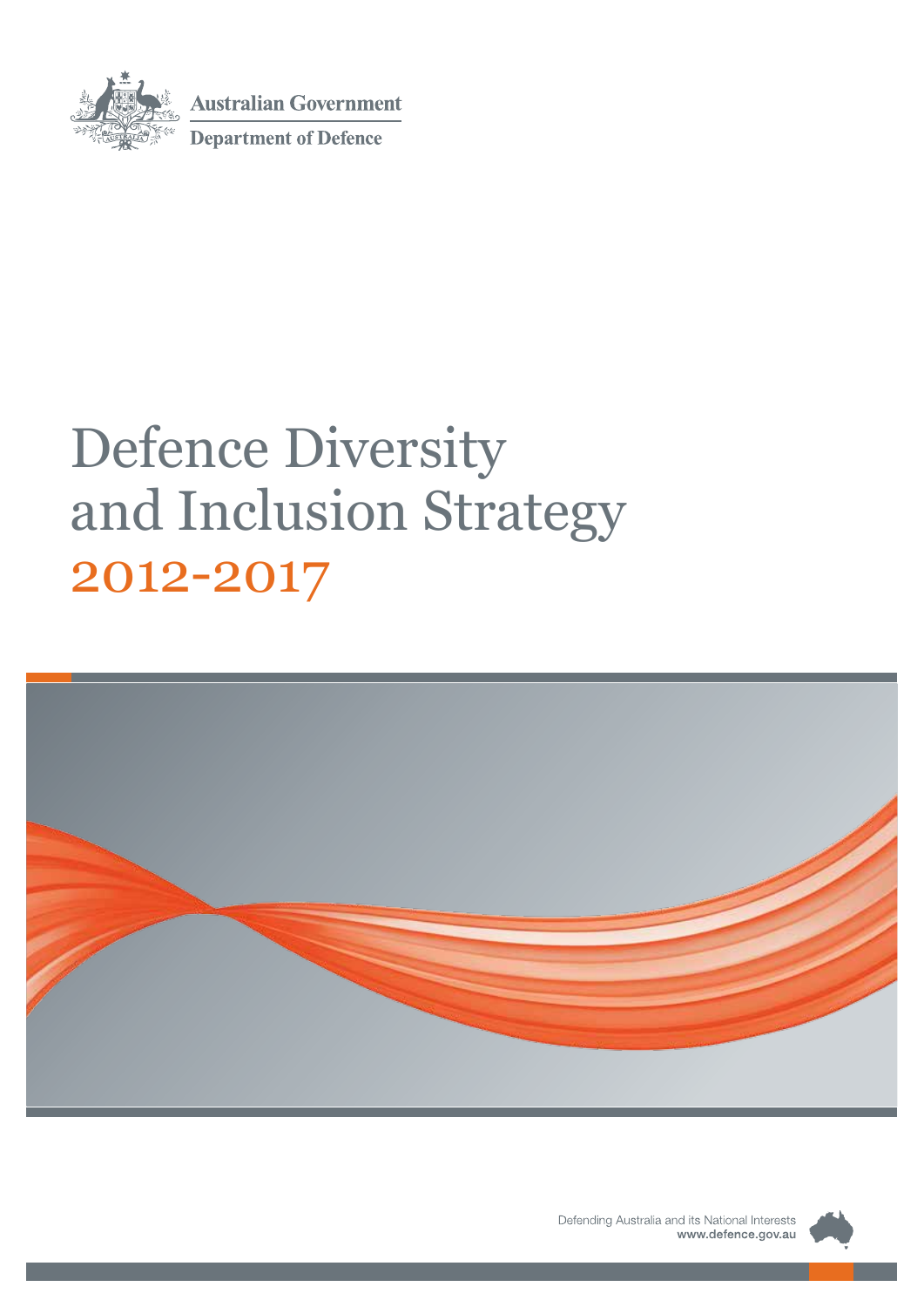## Acknowledgements

| Classification:        | Unclassified – for general distribution                                                                                                                                                                                                                        |  |
|------------------------|----------------------------------------------------------------------------------------------------------------------------------------------------------------------------------------------------------------------------------------------------------------|--|
| Distribution requests: | This document and further information is available via<br>the Centre of Diversity Expertise intranet website at<br>http://intranet.defence.gov.au/People/sites/diversity/<br>or the Defence People Group internet website at<br>http://www.defence.gov.au/dpg/ |  |
| Sponsor:               | Department of Defence, Defence People Group                                                                                                                                                                                                                    |  |
| Developer:             | Centre of Diversity Expertise                                                                                                                                                                                                                                  |  |
| Contact email:         | DiversityPolicyandPrograms@defence.gov.au                                                                                                                                                                                                                      |  |
| Publisher:             | Defence Publishing Service                                                                                                                                                                                                                                     |  |
| <b>Publication ID:</b> | DPS: JUL022/13                                                                                                                                                                                                                                                 |  |
| First printed:         | December 2013                                                                                                                                                                                                                                                  |  |
| This edition:          | June 2014                                                                                                                                                                                                                                                      |  |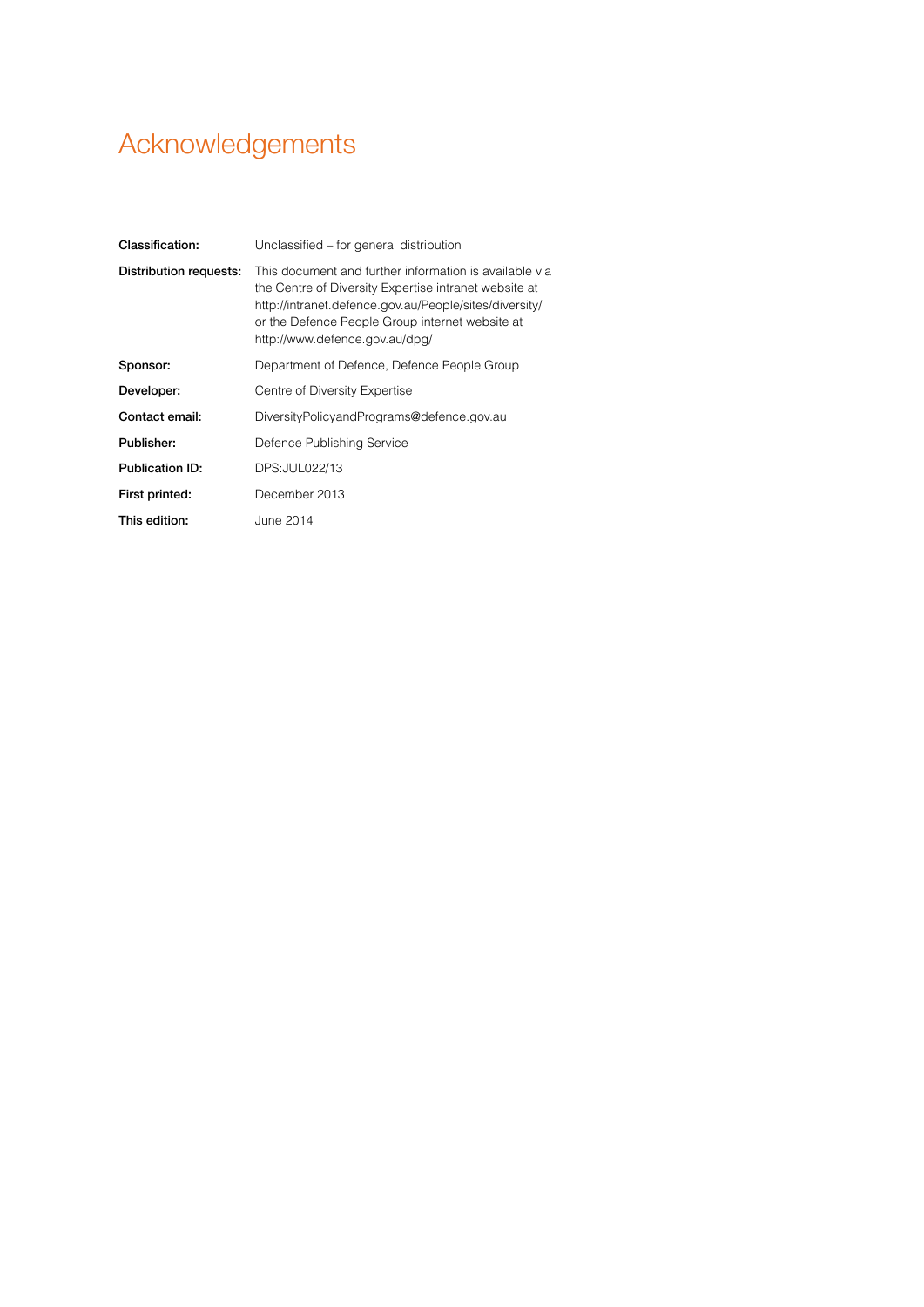Defence Diversity and Inclusion Strategy 2012-2017

June 2014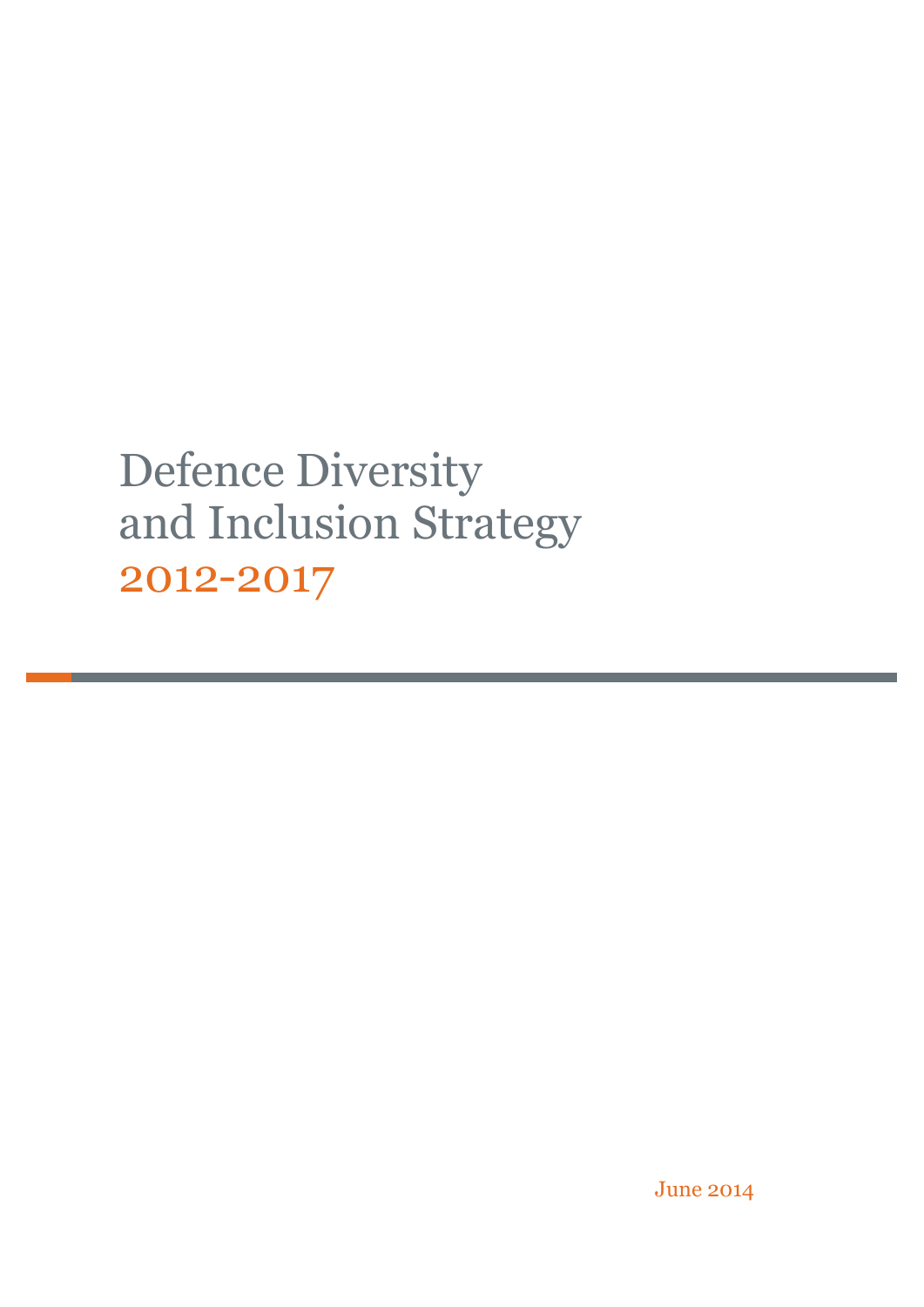





*"We need to be absolutely unambiguous: inclusivity and diversity are crucial to Defence's ability to operate at peak performance and demonstrate maximum capability"*

– Pathway to Change 2012.









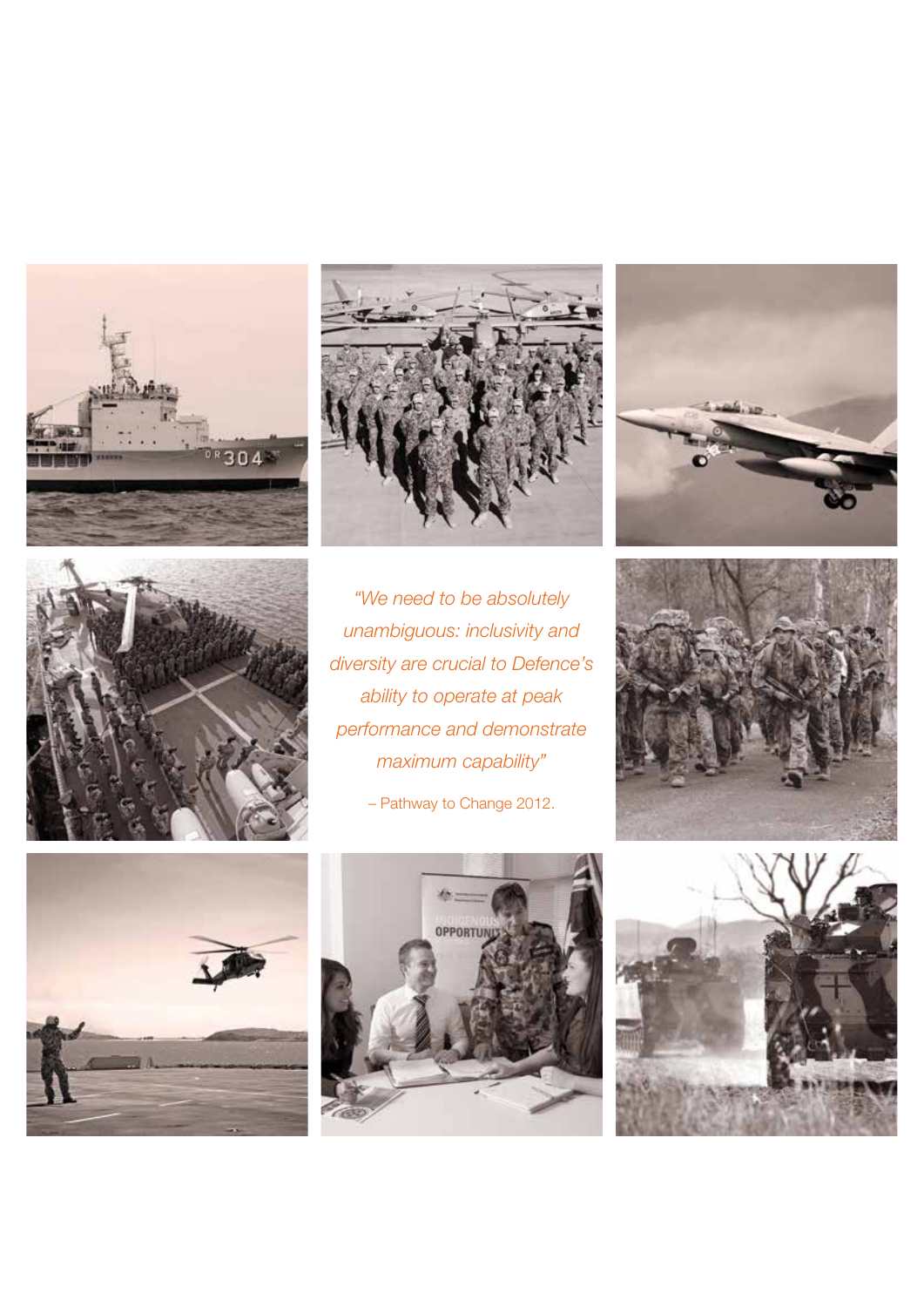#### A message from the Secretary and the Chief of the Defence Force

Defence's professionalism and war fighting strength is underpinned by our ability to problem solve, innovate and adapt quickly. We achieve outcomes by drawing on the different strengths, attributes and characteristics of the many individuals who make up our teams.

We understand that teamwork requires that we think about how we relate to one another, respect one another, recognise the value of each person's contribution, are fair and inclusive, and that we work collaboratively to achieve the best results on all days and in all ways.

'Diversity' is broader than the labels of gender, age, language, ethnicity, cultural background, disability, sexual orientation and religious beliefs; it is a way of thinking and an approach to delivering the best results. Through diversity we gain the varied perspectives needed to tackle complex problems and come up with innovative solutions. Recognising this Defence is committed to creating an inclusive environment which values, respects and draws on the diverse backgrounds, experiences, knowledge and skills of our people.

A robust and agile Defence organisation depends on every person in it having the opportunity to contribute fully. Everyone within Defence has a role to play in making this a reality. We must walk the talk and ensure that we encourage diversity at every level, every day.

Our day to day activities must promote a fair, equitable, supportive and inclusive working environment that enables all Defence people to perform at a high level and encourages them to stay with us longer.

In an increasingly competitive job market, attracting and retaining the future workforce will be one of our most significant challenges ahead. Through the 'People in Defence' strategy we are actively seeking new ways of attracting the right people from a broader section of the Australian community.

To build an organisation that embraces and capitalises on difference, we have established a Defence Gender Equality and Diversity Council that meets quarterly. Further, as an organisation we will:

- recognise and understand that true inclusiveness does not mean treating everyone exactly the same way, all of the time;
- become agile enough to accommodate the needs of different people as they move through various life and career stages;
- apply creative, targeted human resource solutions to achieve the numerous strategic capability benefits that diversity brings to all levels of the organisation; and
- challenge our traditional models of recruitment, progression, development and retention.

It is expected that all leaders in Defence will champion diversity. To be champions for diversity, all leaders, commanders and managers will:

- advocate the important role of gender diversity in helping to increase organisational performance;
- be an exemplar of positive and visible change by acting as a role model for all staff in regard to diversity;
- regularly communicate the benefits of diversity and its role in organisational success across Defence;
- support initiatives that increase the representation of, and career pathways for, women in the Defence organisation; and
- assist in identifying and implementing targeted diversity initiatives.

Through our individual and our collective actions we will build a strong positive Defence culture and deliver a flexible adaptable, inclusive workplace and a sustainable workforce.

The measure of our success will be when the Australian Defence Organisation is respected for its role as a responsible and trustworthy employer and Defence has the people capability to deliver our operational and other requirements now and beyond.

Demin Richard

**Dennis Richardson** Secretary March 2013

**D.J. HURLEY, AC, DSC** General Chief of the Defence Force March 2013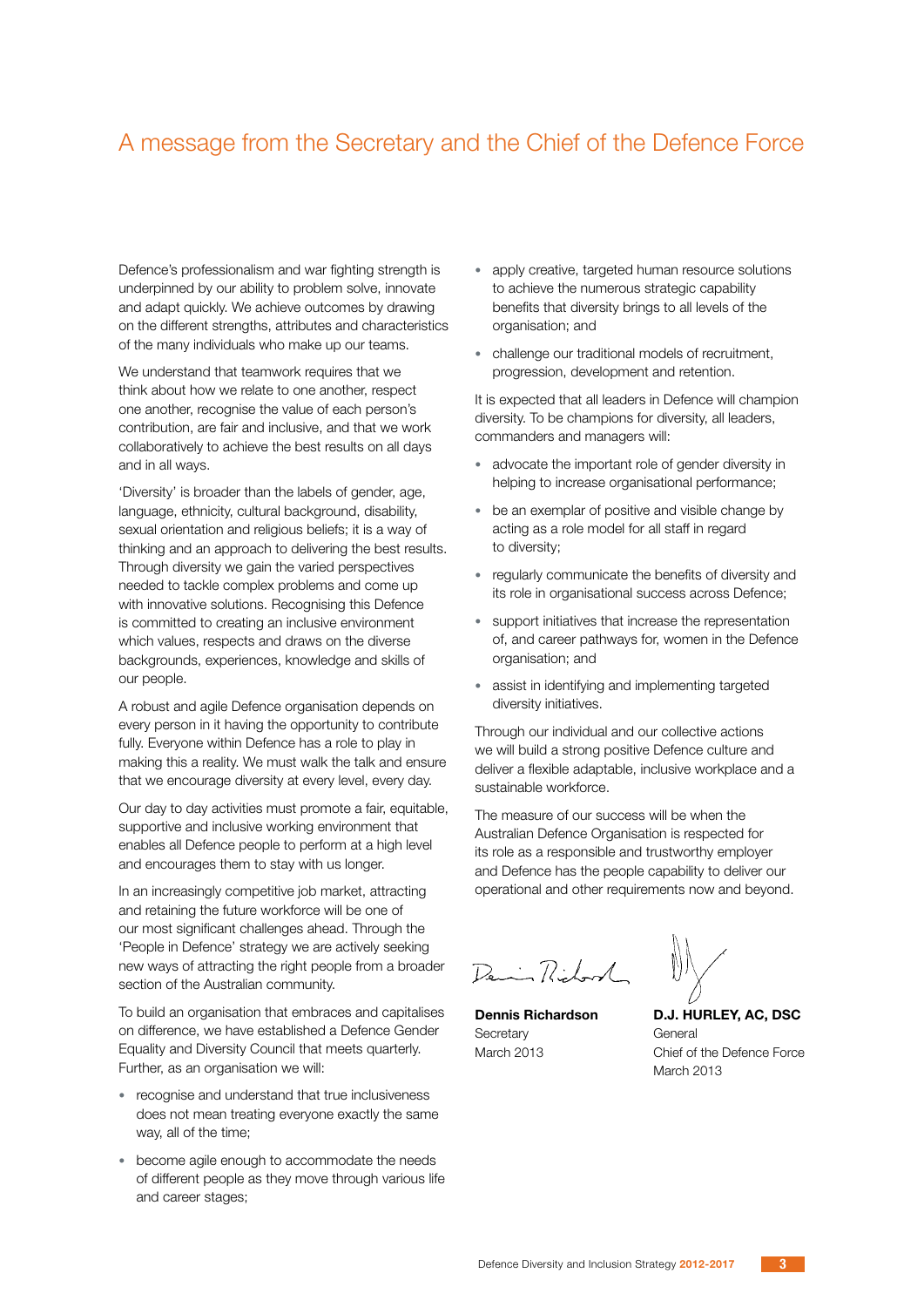#### Purpose of our Diversity and Inclusion Strategy

By 2017, Defence aims to be an inclusive and progressive organisation that maximises capability through capitalising on a diverse workforce.

The intention of our Diversity and Inclusion Strategy is to:

#### *— Enhance Defence capability through diversity and inclusive practice —*

Our Diversity and Inclusion Strategy envisages a Defence organisation where individual differences are recognised, respected and embraced as an opportunity to learn and enhance capability; a place where talent is nurtured and leadership opportunities are explicitly open to all with the capacity and drive to seek them; a place that fosters collaboration and inclusion.

This Diversity and Inclusion Strategy tells us where we want to be in 2017. It tells us about which areas of our organisation need priority attention if our goals for diversity and inclusion in Defence are to be achieved. It commits us all to a plan of actions that aim to ensure that together, in 2017 Defence has become an employer of choice for all in Australia who want a career in the service of defending our nation. It is not a road map. It is an overarching strategy.



#### About Diversity and Inclusion in Defence

Diversity in Defence means respect for individual difference. It means valuing and utilising the unique knowledge, skills and attributes that our people bring to their work. Diversity reflects the variety of personal experience that arises from differences of culture and circumstance. We maximise our capability by drawing on the diversity of our people.



Inclusion means fostering a work environment where individual differences – whatever they may be – are appreciated and valued as characteristics that enhance our work environment, our productivity and our capability.

Diversity and inclusion in Defence is a critical capability issue. The Defence organisation of the 21st Century must harness the broadest talents if we are to remain fully ready to defend Australia. In the competitive labour market for talent in Australia and with a globalised workplace Defence can no longer rely on a workforce drawn from a narrow pool of talent.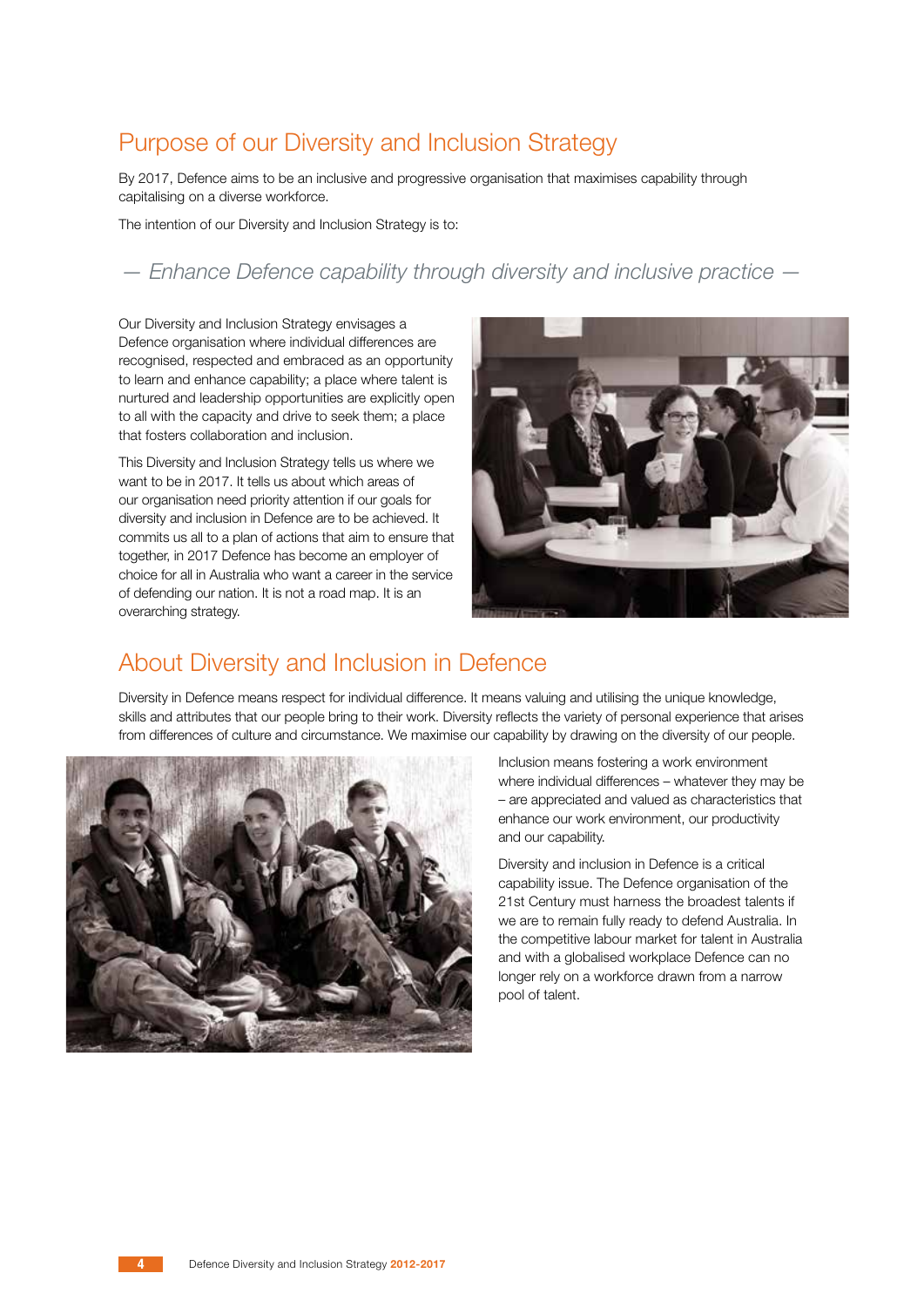### About Our Diversity and Inclusion Strategy

Aligning with *Pathway to Change,* this Strategy has a five year life span, to be reviewed in 2017. This Strategy comprises of five goals for achieving diversity and inclusion in Defence and identifies our immediate areas of focus. Our ultimate aspiration for diversity and inclusion in Defence is to be accomplished through the achievement of the five goals identified in this strategy.

Our Diversity and Inclusion Strategy provides an overarching framework of strategic directions. It pulls together the repeated commitments in Defence documents such as *Pathway to Change, People in Defence,* and our *Reconciliation Action Plan.* The Strategy directly aligns with our Defence Values, and those of each Service and the Australian Public Service.

This Strategy articulates five Strategic Goals which will underpin successful diversity and inclusion in Defence.

The Strategy also identifies immediate diversity priorities for Defence. These priorities align with each stage of the employment life cycle of Defence people - attract, recruit, develop, retain and transition. They also reflect those groups in Defence requiring priority attention, including:

- Women,
- Indigenous Australians,
- People from Culturally and Linguistically Diverse (CALD) backgrounds,
- People with Disability,
- Lesbian, Gay, Bisexual, Transgender and Intersex (LGBTI) persons,
- Mature age and an Intergenerational workforce, and
- Youth.

A detailed Diversity and Inclusion Implementation Plan will support the Strategy. The Implementation Plan will describe the specific activities and initiatives to be undertaken by the Services and Groups to realise our strategy and goals for diversity and inclusion in Defence. The Implementation Plan will harness the Defence cultural levers for change and build on Defence wide, Services or APS current plans, strategies, programs and activities for the particular diversity groups, to make progress.

Defence does not need to wait for this Implementation Plan to begin delivering on our priorities. Enhancing capability through diversity and inclusion has already begun in Defence, and one of the most important actions is ensuring that each individual takes responsibility to be inclusive and to develop their appreciation of diversity and inclusion.

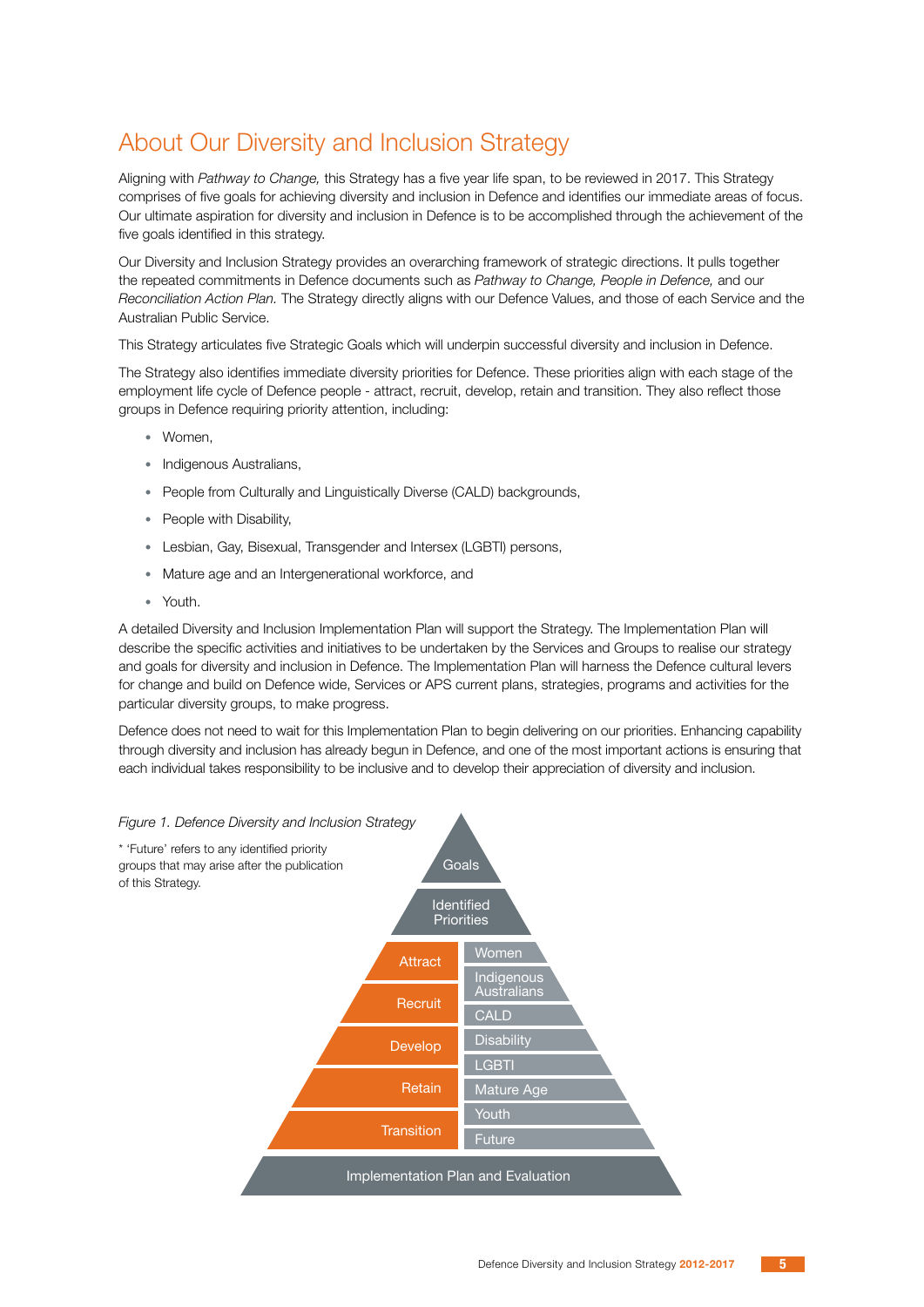#### Preliminary Representation of Diversity in Defence

As at 31 December 2012, Defence employed a workforce of 79,292 people consisting of 56,955 serving ADF members and 22,337 APS employees, with an additional 25,329 Active Reserve members.

The following is a statistical representation of our current quantifiable measures of key diversity themes in Defence:

| Workforce<br>as at<br>31 Dec 2012 | <b>Total</b><br><b>Number</b> | Percentage<br>of Total | Female | <b>Male</b> | <b>ATSI</b> | NESB <sup>1</sup> | People<br>with<br><b>Disability</b><br>(APS only) |
|-----------------------------------|-------------------------------|------------------------|--------|-------------|-------------|-------------------|---------------------------------------------------|
| ADF <sup>2</sup>                  | 56.955                        | 71.83%                 | 13.95% | 86.05%      | 0.97%       | 5.41%             |                                                   |
| APS <sup>3</sup>                  | 22.337                        | 28.17%                 | 40.56% | 59.44%      | 0.67%       | 14.11%            | 2.33%                                             |
| <b>TOTAL</b>                      | 79,292                        | 100.00%                | 21.45% | 78.55%      | 0.88%       | 7.86%             |                                                   |

*Table 1. Diversity Statistics of Defence Workforce as at 31 December 2012*

*Table 2. Diversity Statistics of ADF Workforce as at 31 December 2012*

| <b>ADF Workforce</b><br>as at<br>31 Dec 2012 | <b>Total</b><br><b>Number</b> | Percentage<br>of Total | Female | <b>Male</b> | <b>ATSI</b> | <b>NESB1</b> |
|----------------------------------------------|-------------------------------|------------------------|--------|-------------|-------------|--------------|
| $NAVY - Permanent2$                          | 13.870                        | 24.35%                 | 18.44% | 81.56%      | 1.09%       | 4.41%        |
| $ARMY - Permanent2$                          | 29,040                        | 50.99%                 | 10.36% | 89.64%      | 1.12%       | 5.90%        |
| AIR FORCE - Permanent <sup>2</sup>           | 14,045                        | 24.66%                 | 16.97% | 83.03%      | $0.55\%$    | 5.38%        |
| <b>TOTAL ADF Permanent<sup>2</sup></b>       | 56,955                        | 100.00%                | 13.95% | 86.05%      | 0.97%       | 5.41%        |
| NAVY - Active Reserve <sup>4</sup>           | 4.735                         | 18.69%                 | 20.74% | 79.26%      | 0.68%       | 3.53%        |
| $ARMY - Active Reserve4$                     | 16.568                        | 65.41%                 | 13.39% | 86.61%      | 2.36%       | 10.50%       |
| AIR FORCE - Active<br>Reserve <sup>4</sup>   | 4.026                         | 15.90%                 | 21.71% | 78.29%      | $0.50\%$    | 6.14%        |
| <b>TOTAL Active Reserve<sup>4</sup></b>      | 25,329                        | $100.00\%$             | 16.08% | 83.92%      | 1.75%       | 8.50%        |

3 APS figures include ongoing and non-ongoing employees.

<sup>1</sup> Due to data restrictions, Defence NESB personnel are identified as those whose first language is 'English and another language' or 'another language'.

<sup>2</sup> ADF Permanent figures include permanent ADF, continuous full-time service Reservists, and residual gap year participants.

<sup>4</sup> Active Reserve figures does not include Reserve members on continuous full time service (these are counted in ADF Permanent figures) or Standby Reserve members.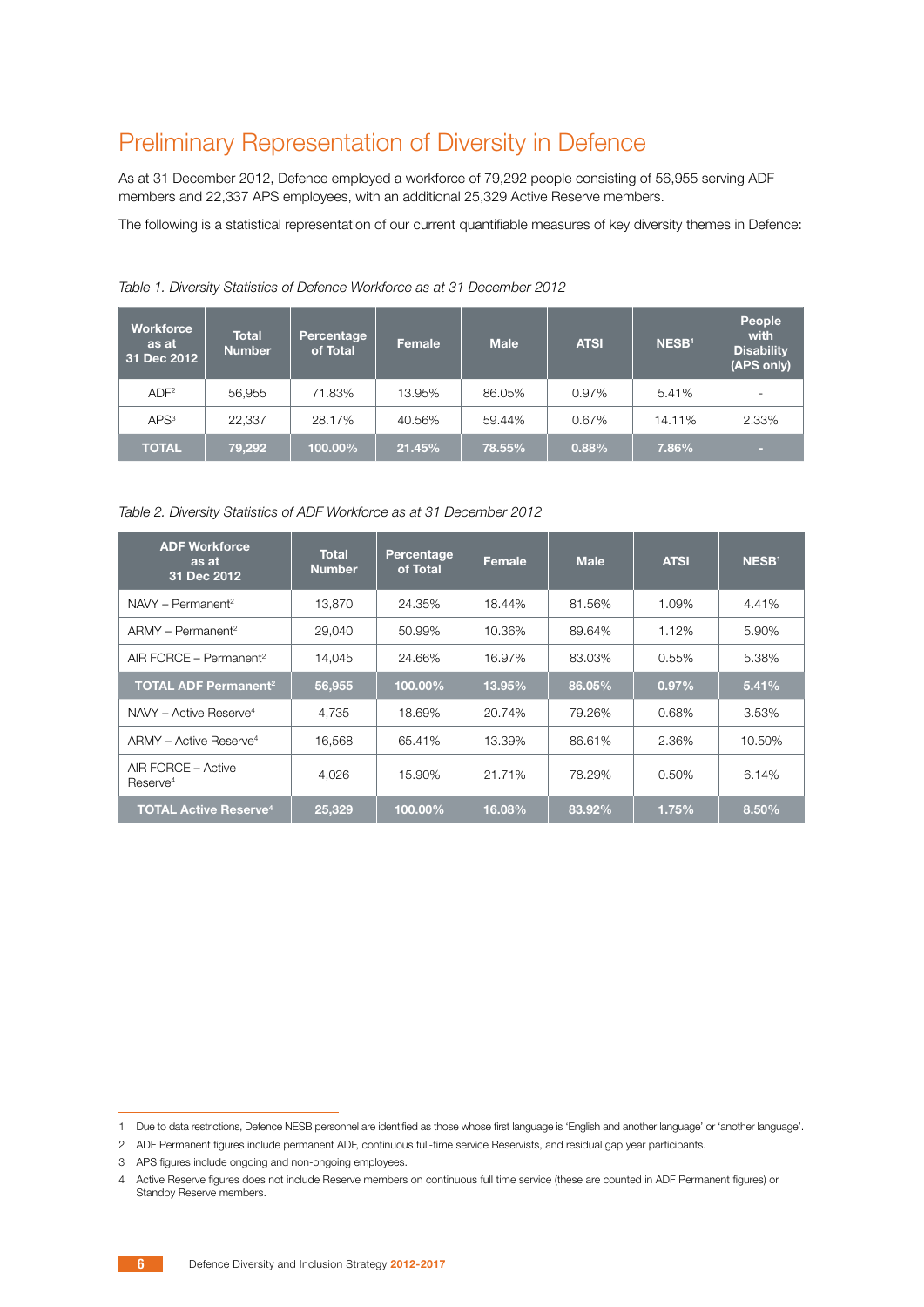The Defence Attitude Survey 2012 collected attitudinal information around diversity. The following table shows that all Defence workforce segments reported lower satisfaction with their organisation's commitment to having a diverse workforce than the wider APS in the last survey:



Perceptions of Organisational Commitment to Diversity *"I am satisfied with Defence's commitment to having a diverse workforce"*

This information is intended to provide a preliminary depiction of Diversity in Defence, with the data we currently have available, to provide a point of reference as we progress towards accomplishing our goals for Diversity and Inclusion in Defence.

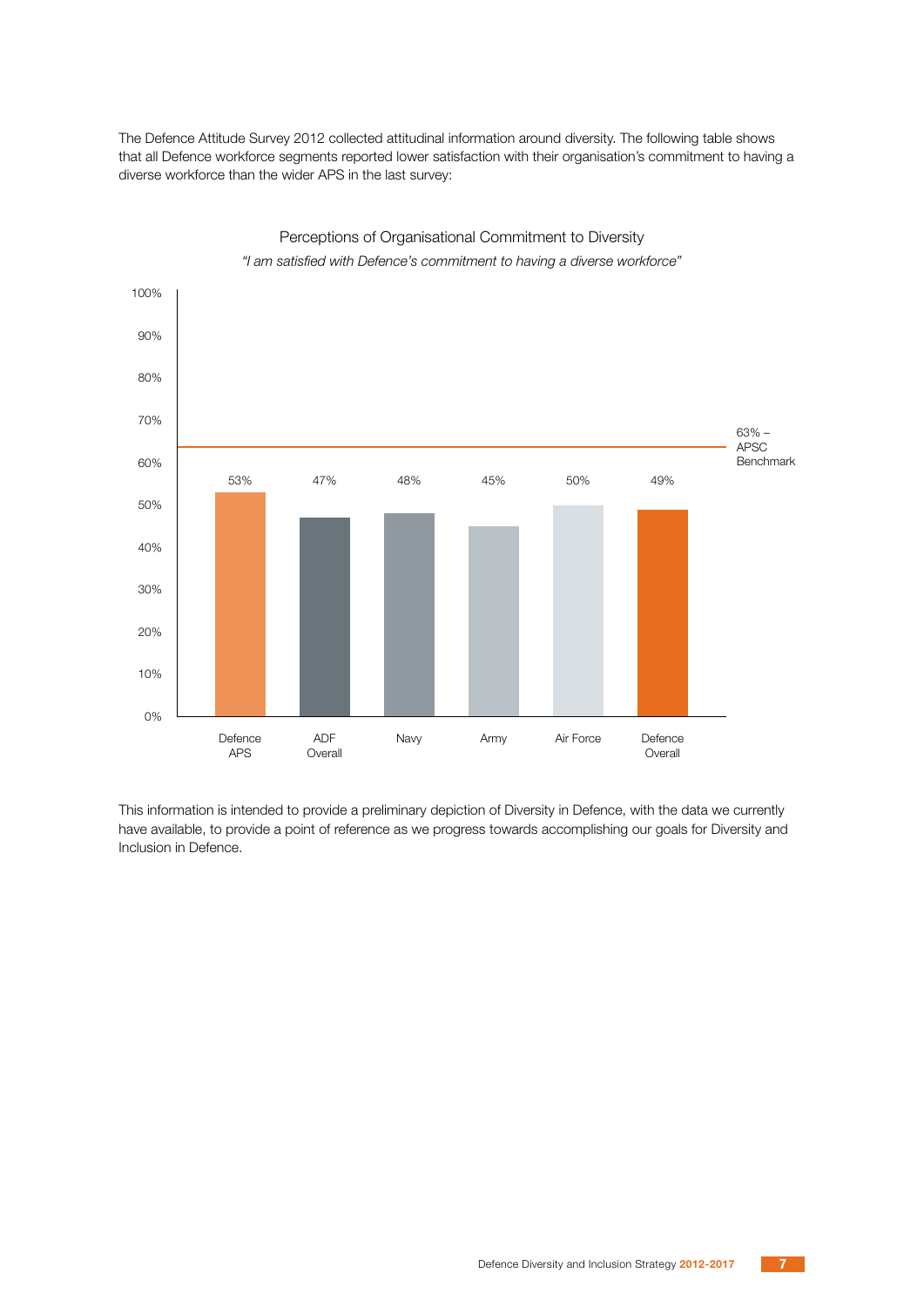## Our Strategic Goals for Diversity and Inclusion in Defence

To achieve our intent for diversity and inclusion in Defence, we must strive to realise the following five strategic goals to maximise and optimise on our people capability for now and into the future.

Defence is a flexible, adaptable and agile<br>organisation that is able to accommodate<br>diverse needs of people as they move thr<br>various life and career stages. organisation that is able to accommodate the diverse needs of people as they move through various life and career stages.

Defence must become a more flexible, adaptable and inclusive organisation to attract and retain talent in a competitive environment.

It is necessary for Defence to understand and recognise the diversity of its current and future workforce and respond flexibly to the individual needs, life stages, culture and practice of its people. By implementing mechanisms and support structures that enable the retention and development of highvalue personnel, Defence will benefit from maintaining a motivated, engaged and talented workforce.

Defence needs to understand the reasons for people exiting Defence during the recruitment process and at various points throughout their life and career. This understanding will enable Defence to build processes and policies that ensure greater through-career retention. Defence needs to remain engaged with high-value people who choose to leave Defence and afford them every opportunity to return to the organisation.

By being accommodating of people's needs, Defence will continue to develop a positive and inclusive work environment that delivers commitments.

#### **Success:**

Defence will have achieved this goal when Defence has the workplace structures, systems and procedures in place to assist our people to effectively balance work with family, carer responsibilities, cultural obligations, and other commitments and interests in their lives; and Defence has the flexibility, adaptability and agility to support our people as they move through the various stages of life and career.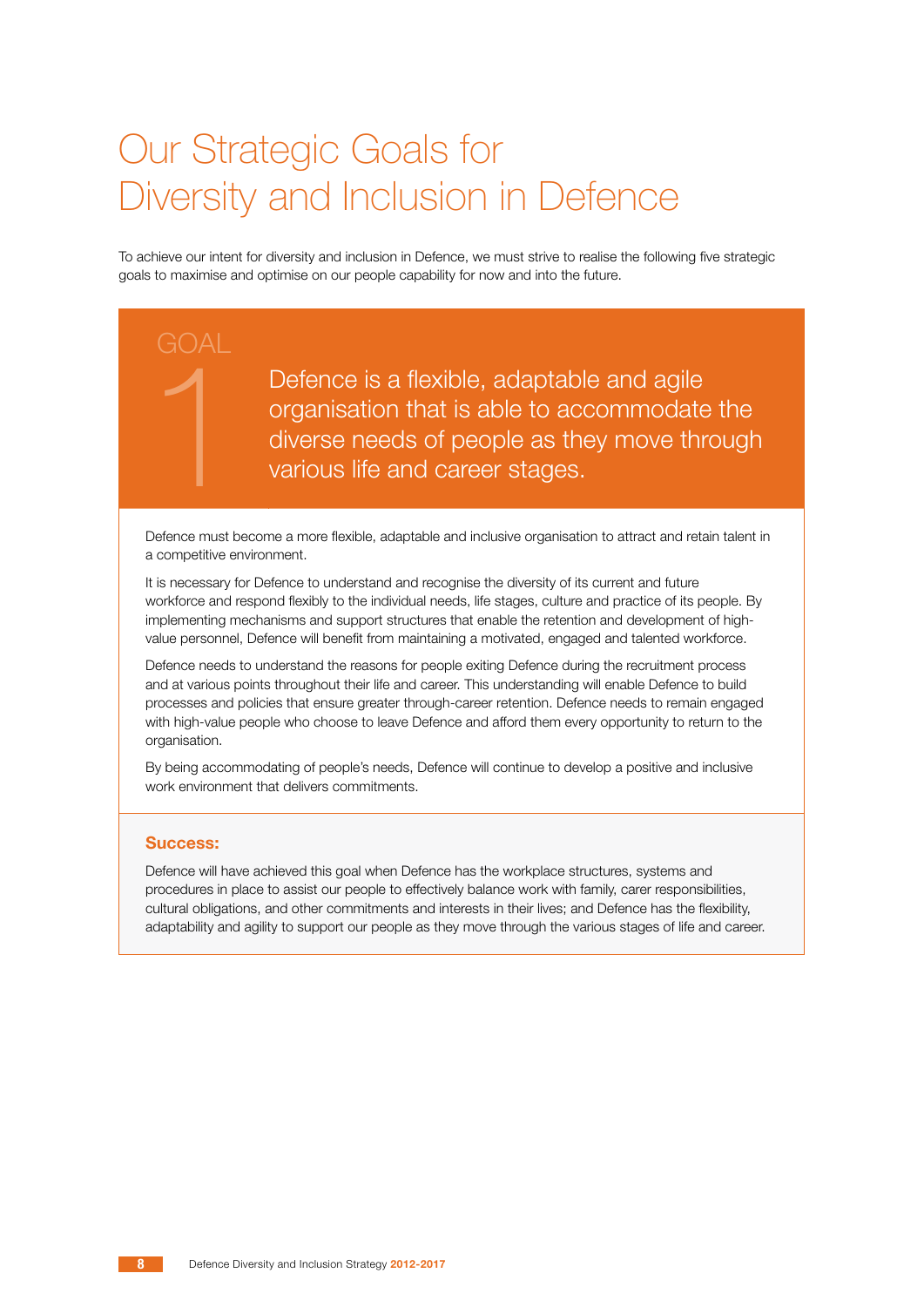Defence utilises creative, targeted human<br>resource solutions to achieve the numerous strategic capability benefits that diversity to all levels of the organisation. resource solutions to achieve the numerous strategic capability benefits that diversity brings to all levels of the organisation.

Defence has a need to enhance capability through diversity and inclusion and can achieve this by being competitive for the best talent for a career in Defence and utilising this talent effectively. By implementing targeted human resource solutions, Defence has the opportunity to attract, recruit, retain, progress, and develop people from a broader range of diverse groups and to benefit from the energy, values, and perspectives that this broader talent pool can offer.

Defence will more deliberately identify and develop strategic partnerships in the wider Australian community, including with cultural, educational and sporting organisations, to engage and attract a diverse range of talent.

By embracing diversity and inclusion, Defence can ensure that they are able to employ people with the right skills in the right numbers at the right time by focusing on both the needs of Defence and the needs of employees from diverse backgrounds.

Defence can benefit immensely from utilising the diversity of our workforce and drawing strength from our diversity.

#### **Success:**

This goal will have been achieved when Defence has agency, human resource, and services and groups plans, including strategies to attract, recruit, develop, and retain our people, that champions the value in the diversity of our people and applies that diversity to its advantage by drawing on the skills and experiences of its people to achieve Defence objectives. Defence will be successful when it continues to have the People Capability to deliver on its objectives and commitments and meet Government requirements.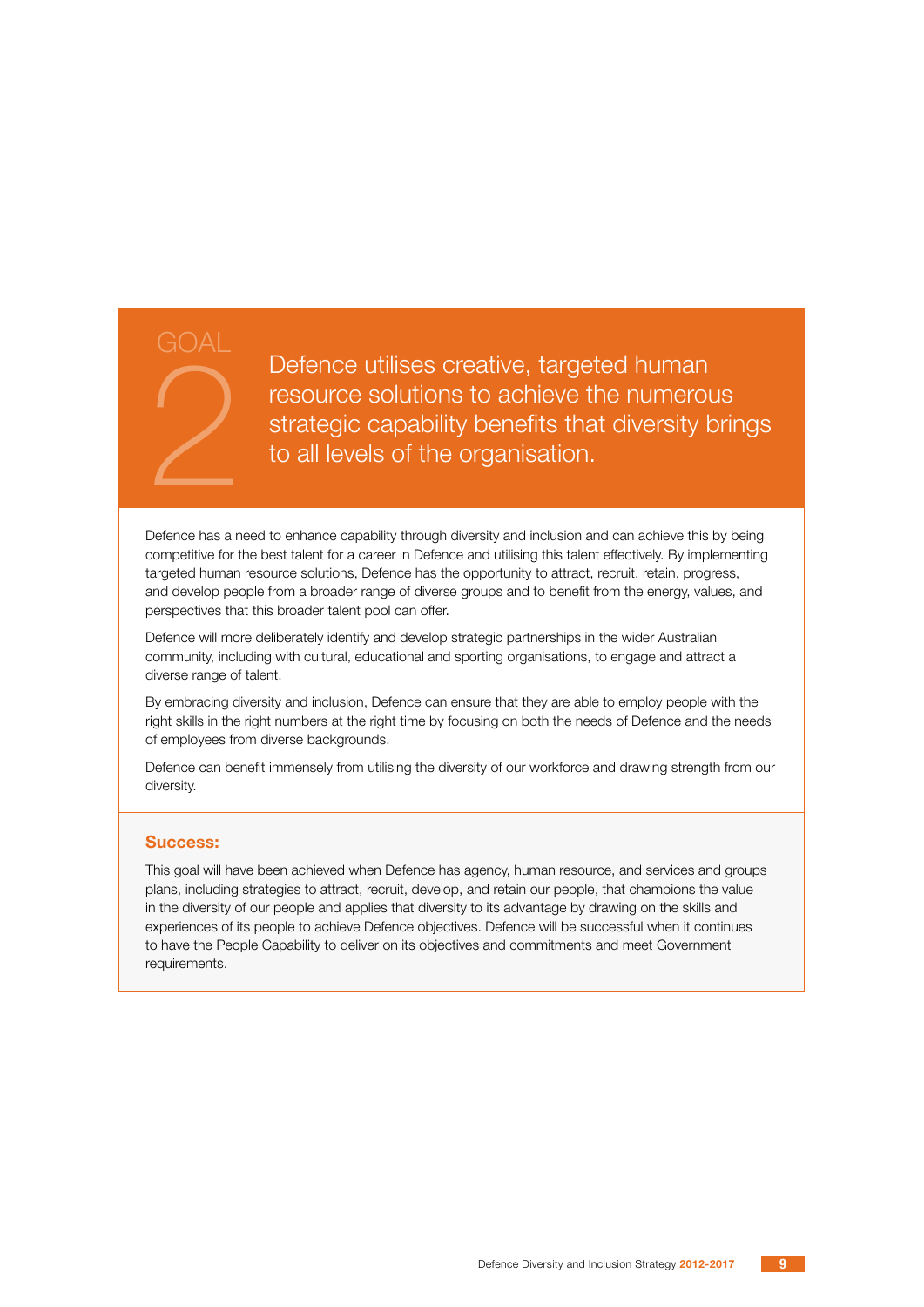Defence recognises and understands that true<br>inclusiveness does not mean treating everyone<br>exactly the same way, all the time. inclusiveness does not mean treating everyone exactly the same way, all the time.

Every person in Defence should have an equal opportunity to contribute to the organisation. However having equal opportunity does not necessarily mean treating everyone the same at all times. People come with their individual circumstances, life experiences, culture, and needs. As such, in some circumstances, people need to be treated differently to provide them with the same opportunities.

Defence needs to recognise individual differences, whatever they may be, and be considerate of accommodating those needs to enable all to contribute to the best of their abilities.

To be an inclusive employer, Defence will acknowledge the different characteristics each person has, and appreciate and value these as qualities that can enhance productivity and our capability.

#### **Success:**

To achieve this goal, Defence will have recognised the diversity of its people and applies flexible and supportive approaches to workplace conditions and career pathways to enable access to, and the full employment of, the skills and experiences of every member of its workforce. Defence will have fully applied the strategies and plans that support diversity and inclusion in the employment of its people.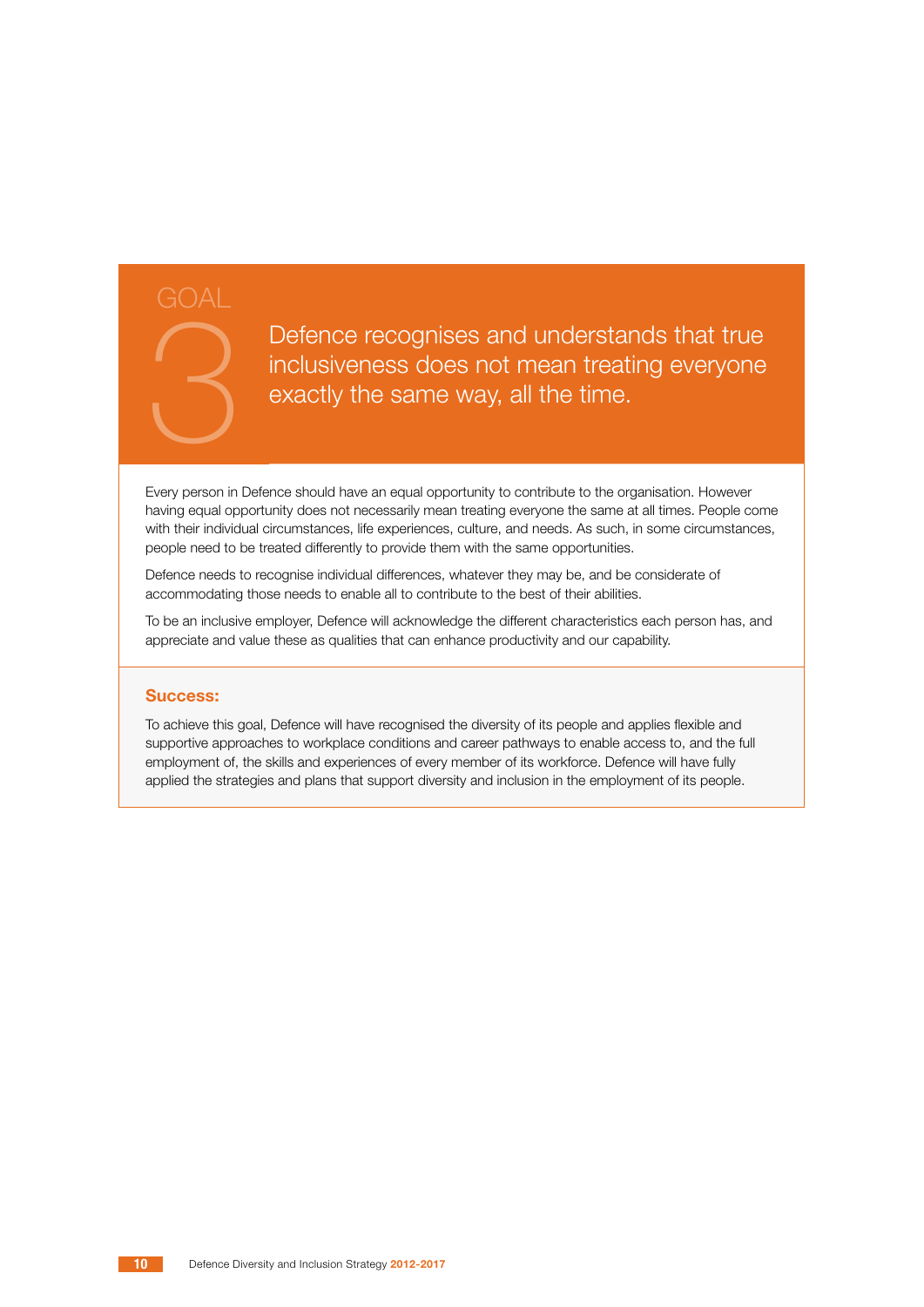#### Defence is viewed by all as an organisation committed to diversity and inclusion.

When diversity and inclusion are embraced by an organisation as an asset to enhance learning and effectiveness, performance is enhanced.<sup>5</sup> The Diversity Council of Australia provides international evidence for increased productivity through diversity. Defence's progress in harnessing diversity and inclusion to enhance capability will not only be measured by the increased representation of priority groups in our organisation, diversity will also be measured by the influence that the Defence culture allows these groups to have and by the extent to which Defence understands that diversity and inclusion is a resource for building effectiveness and capability. Enhancing capability through diversity will mean increasing the diversity and inclusion in Defence leadership as well as diversity and inclusion in its workforce overall.

When the diversity of Defence people reflects the broader Australian society, Defence will secure the trust and respect of the Australian community, Government, and the Defence workforce. When Defence is viewed as an organisation that is committed to diversity and inclusion, Defence will only benefit.

Defence will show their commitment to diversity and inclusion by:

- Having leadership accountable for driving and promoting diversity and inclusion.
- Challenging traditional models of recruitment, progression, development, and retention.
- Incorporating diversity and inclusion into policies and practices where feasible.
- Viewing diversity as an opportunity to build capability.
- Being accountable and contributing to Government diversity initiatives.

#### **Success:**

Defence will achieve this goal when a career in Defence is considered by people from all parts of the Australian community, when Defence capitalises on diverse perspectives, views and attitudes of their workforce, and when Defence creates an environment where people can thrive and individual diversity is retained and valued.

<sup>5</sup> Cultural Diversity at Work: The Effects of Diversity Perspectives on Work Group Processes and Outcomes. Robin J. Ely and David A. Thomas Harvard University June 2001.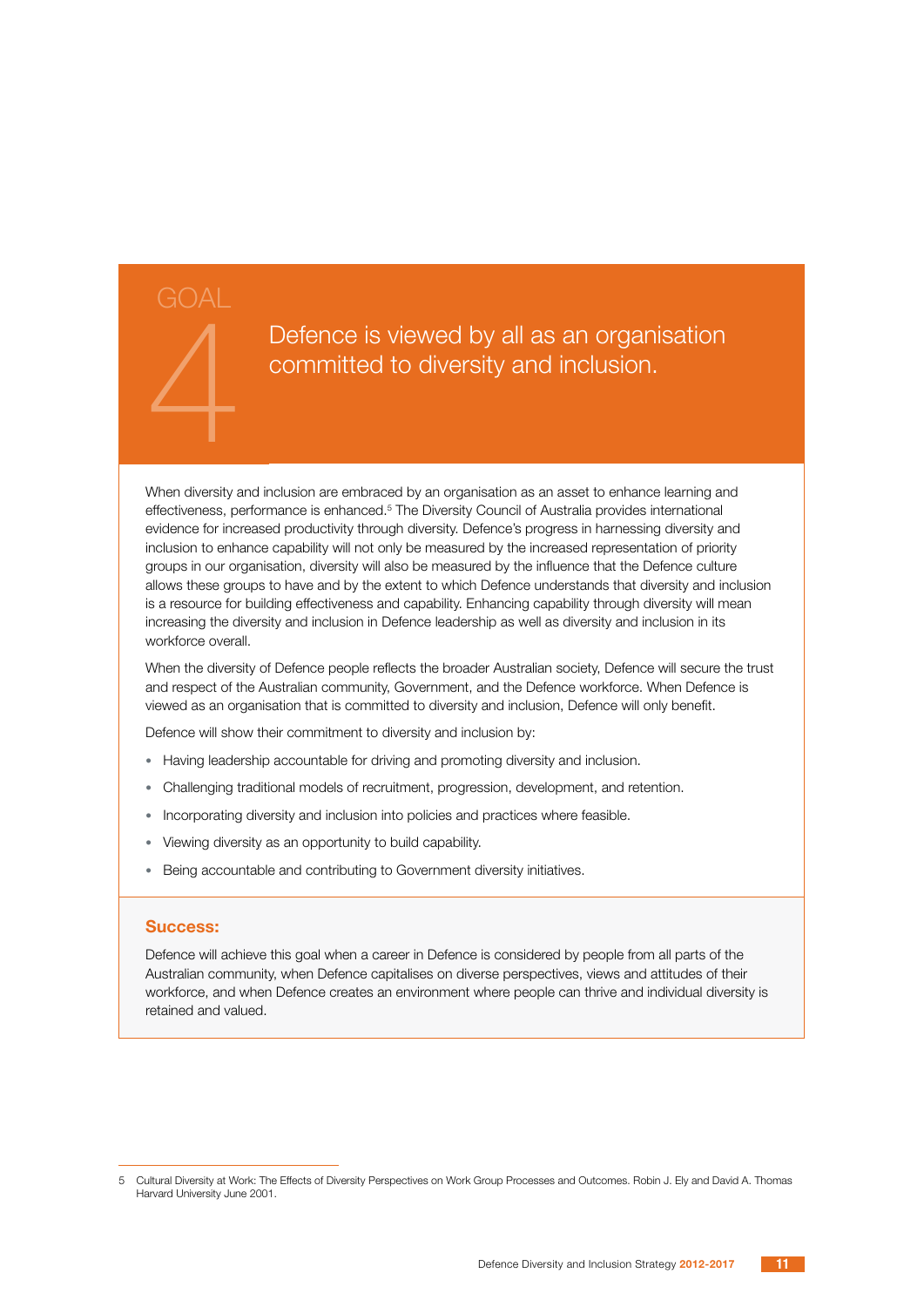Defence has strategies in place to support the<br>employment of identified diverse groups that<br>require immediate priority attention. employment of identified diverse groups that require immediate priority attention.

As an organisation, Defence does not accurately reflect the society from which it is drawn. In many regards, it lacks the perspectives and experiences of women, Aboriginal and Torres Strait Islander peoples and those of culturally and linguistically diverse backgrounds.

Harnessing all available leadership talent and ensuring a mix of skills, perspectives and experience is critical to increasing capability. Capitalising on diversity of thought and experience provides powerful leverage to problem solve more effectively, make sound decisions and to innovate.

Defence has identified the following diverse groups as requiring priority targeted attention for the period 2012-2017:

- Women
- Indigenous Australians
- People from Culturally and Linguistically Diverse backgrounds
- People with Disability
- Lesbian, Gay, Bisexual, Transgender and Intersex (LGBTI) people
- Mature Age and an Intergenerational workforce
- Youth

Women, Indigenous Australians, people with disability, and people from culturally and linguistically diverse backgrounds have been identified as groups requiring priority attention as they have been recognised as an under utilised group within Defence, either as having lower than desired workforce representation or workplace participation rates. People who identify as LGBTI, the mature aged, and young people have been identified as priorities as Defence has recognised that more can be done to support inclusion and enhance the employment and engagement of these groups.

To achieve this goal, Defence has identified objectives to address the employment needs of each of these identified priority groups.

#### **Success:**

This goal will be achieved when the key objectives have been realised; when the diversity of the Australian community is reflected in our strategies to attract, recruit, develop, retain, and transition our people; and when we have the required People Capability to deliver on our commitments.

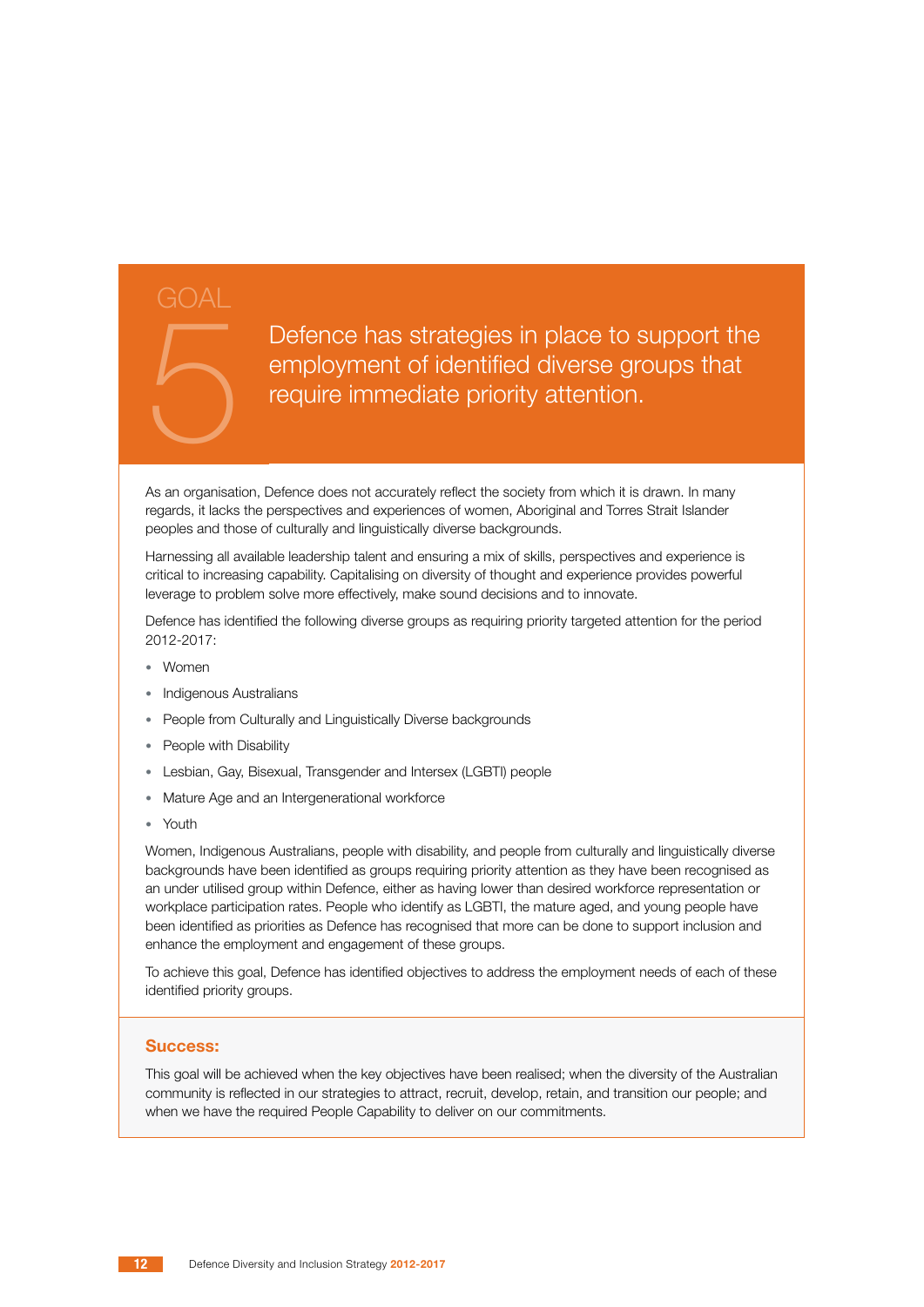

















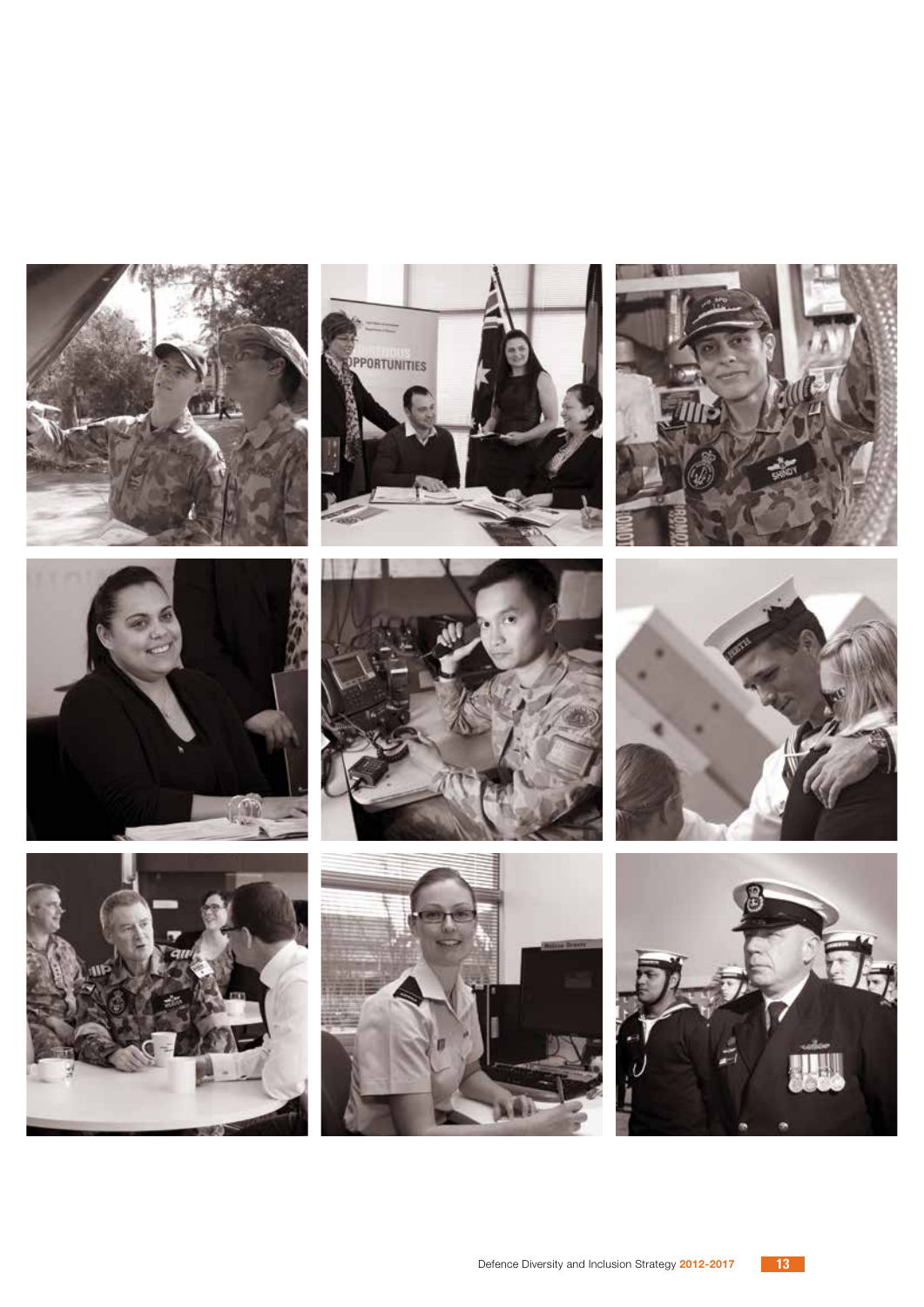## Our Identified Priorities

#### Women and the Employment Life Cycle

#### **Key Objective**

Increase the representation of women in Defence to better reflect the Australian society and strengthen the retention of the women Defence has recruited and trained. Improve opportunities and workplace flexibility to create a fairer and more inclusive work environment to position Defence as an employer of choice for women and men alike.

#### **Background**

While women make up half the population, they are underrepresented in the Defence organisation. In addition, recent proceedings have highlighted a need for women in Defence to be treated more adequately, appropriately, and have the same opportunities as men in contributing to Defence.

The equal treatment of women should be at the core of any Australian workplace, regardless of its size, history or purpose. As such, Defence is focussing its efforts on implementing greater changes in the workplace to ensure greater representation of women generally within Defence and specifically in leadership positions. Actions are being taken to remove the direct and indirect structural and cultural barriers preventing women from achieving their full potential and full participation.

At 31 December 2012, women represented 13.95% of the permanent ADF workforce<sup>6</sup> and 40.56% of the Defence APS workforce<sup>7</sup>, compared with 57.3% of the wider APS (according to the APSC State of the Service Report 2011-2012).

In 2011/2012, reviews were undertaken into the treatment and employment of women in Defence, specifically the *Review of Employment Pathways for APS Women in the Department of Defence,* and the Australian Human Rights Commission reviews, firstly of the treatment of women at the Australian Defence Force Academy (ADFA) (phase one) and, secondly, a review of the effectiveness of cultural change strategies and initiatives required to improve leadership pathways for women in the Australian Defence Force (phase two).<sup>8</sup> Actions have commenced to address the implementation of the recommendations from these reviews.

Some of the issues relating to the employment of women in Defence are not only challenges faced by women but by many men as well. For example, getting the balance right between work and family responsibilities is a challenge faced by both men and women. Therefore, improvements in the workplace applied through addressing these issues will be of benefit to both genders. Additionally, by encouraging men to utilise mechanisms typically accessed by women, such as those providing workplace flexibility, normalises these mechanisms.

By embracing the concept of diversity, valuing differences, demonstrating fair, respectful and inclusive behaviour, Defence will more effectively attract and retain women who can support Defence to better reflect the community it serves. The following specific actions will ensure that Defence has a consistent approach to the employment of women and men across the organisation.

<sup>6</sup> Comprised of ADF Permanent, CFTS and Gap year members.

Including ongoing and non-ongoing employees

<sup>8</sup> Australian Human Rights Commission website (http://www.humanrights.gov.au/defencereview/index.html)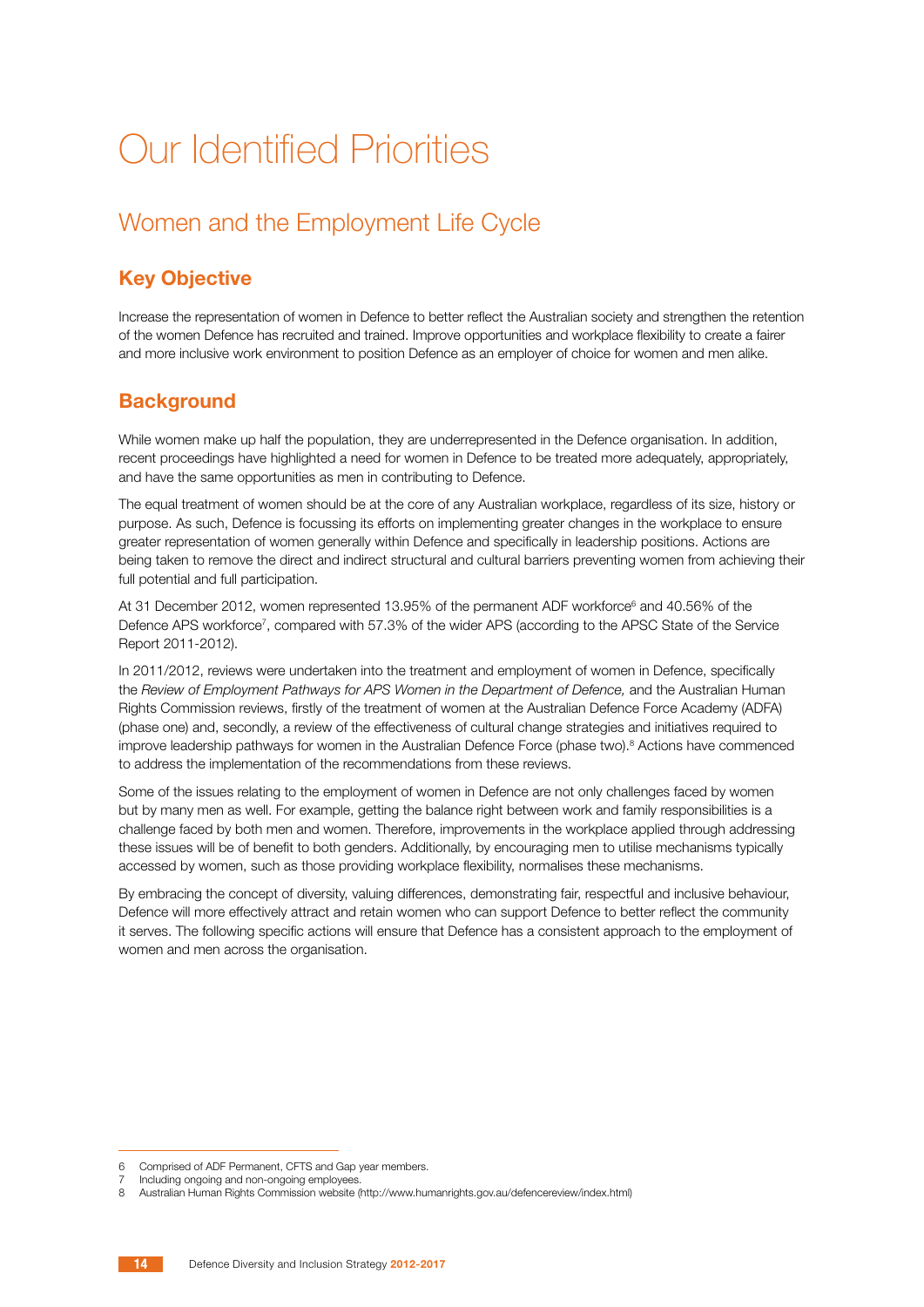| <b>ATTRACT</b>    | Raise the profile of Defence as an employer of choice for women.<br>$\bullet$<br>Identify, recognise and proactively profile and promote the achievements of women<br>in leadership.<br>Work with networks to attract women to our workforce.                                                                                                                                                                                                                                                                                                                                                                    |
|-------------------|------------------------------------------------------------------------------------------------------------------------------------------------------------------------------------------------------------------------------------------------------------------------------------------------------------------------------------------------------------------------------------------------------------------------------------------------------------------------------------------------------------------------------------------------------------------------------------------------------------------|
| <b>RECRUIT</b>    | Implement targeted programs to support the recruitment of women to Defence.<br>۰<br>Increase the profile of women in Defence Force Recruiting marketing and public affairs.<br>۰<br>Ensure all APS selection panels and ADF promotions boards to senior ranks include at<br>$\bullet$<br>least one female representative, with preference towards having a gender balance.                                                                                                                                                                                                                                       |
| <b>DEVELOP</b>    | Ensure equal opportunities for women in all jobs in Defence.<br>$\bullet$<br>Ensure that Defence provides a flexible and supportive approach to workforce<br>$\bullet$<br>conditions, career management and career pathways.<br>Employ and promote Defence policies and practices that are inclusive and<br>accommodating of differences.<br>• Provide appropriate and supportive mentoring and network frameworks that meet<br>diverse needs.<br>Improve organisational performance by having a critical mass of women on decision-<br>$\bullet$<br>making boards and bodies.                                   |
| <b>RETAIN</b>     | Ensure that Defence provides a flexible and supportive approach to workforce<br>٠<br>conditions, career management and career pathways.<br>Improve employment opportunities, enhance workplace flexibility, and create a fairer,<br>$\bullet$<br>more respectful and inclusive work environment.<br>Employ and promote programs and strategies to balance work and personal and/or<br>$\bullet$<br>family responsibilities and commitments.<br>Provide targeted career management, skilling, coaching and mentoring to ensure a<br>higher number of women in supervisory, management and senior executive roles. |
| <b>TRANSITION</b> | Maintain connections with women taking a career break, extended parental leave,<br>$\bullet$<br>study leave break or any other type of extended leave.<br>Employ policies and processes to enable trained previous Defence personnel to return<br>to the organisation.<br>Actively promote and facilitate discharging ADF members transferring into the Reserve<br>force to maintain connection and strengthen the retention of talented/trained women.                                                                                                                                                          |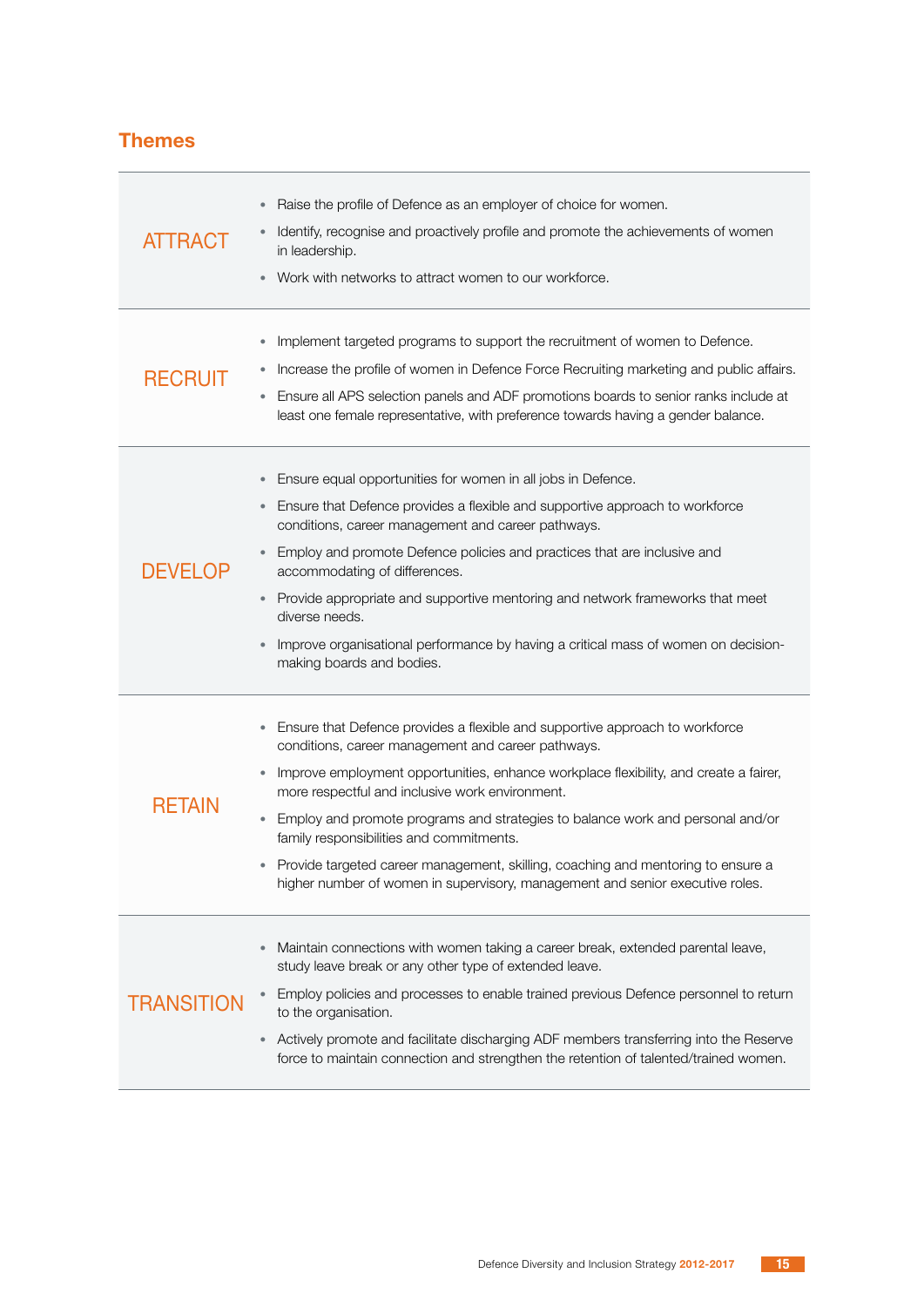#### Indigenous Australians and the Employment Life Cycle

#### **Key Objective**

Increase representation of those who identify as Aboriginal and Torres Strait Islander Australians in Defence and deliver on the Council of Australian Governments (COAG) agenda commitment of achieving 2.7% Indigenous representation by 2015 and beyond. Encourage and foster Indigenous participation and potential within Defence and position Defence as an employer of choice for Indigenous Australians.

#### **Background**

Indigenous Australians have played a significant part in our military history for more than 100 years and Defence is proud to continue this involvement with many Indigenous people serving in the Navy, Army and Air Force as full and part-time members. Defence also recognises those who contribute in the APS section of our workforce.

Defence is committed to increasing the participation rates of Indigenous Australians across the workforce including meeting the agreement of the Council of Australian Governments (COAG) to achieve a minimum Aboriginal and Torres Strait Islander representation of 2.7% across the sector by 2015.

As at 31 December 2012, our data indicated that Indigenous people represented 0.97% of the permanent ADF workforce<sup>9</sup> and 0.67% of the Defence APS workforce<sup>10</sup> compared with 2.2% of the wider APS<sup>11</sup>. For the active Reserve, Indigenous Reserve representation was the highest for Army (2.36%) followed by Navy (0.68%) and Air Force  $(0.50\%)$ <sup>12</sup>. The decision to formally self-declare Aboriginal and/or Torres Strait Islander heritage is personal and voluntary. Self identification assists in allocating resources, supports Indigenous employment programs and provides greater opportunities for Indigenous-specific activities.<sup>13</sup>

Defence has various initiatives already in place to encourage greater Indigenous participation in Defence with many of these initiatives encompassed in the *Defence Reconciliation Action Plan 2010-2014* and the *Defence Indigenous Employment Strategy 2012-2017*. In addition to a diverse range of employment opportunities, Defence currently offers support programs and further education opportunities for its Indigenous personnel. The following specific actions aim to integrate these initiatives into broader strategies to realise Defence's commitment to being truly representative of the nation we serve.

<sup>9</sup> Comprised of ADF Permanent, CFTS and Gap year members

<sup>10</sup> Includes ongoing and non-ongoing employees

<sup>11</sup> As per Australian Public Service Commission State of the Service Report 2011-2012

<sup>12</sup> ,The mode of entry into the Reserve workforce differs between the Services.

<sup>13</sup> Personal information, as recorded in PMKeyS, is treated confidentially according to the Privacy Act 1988.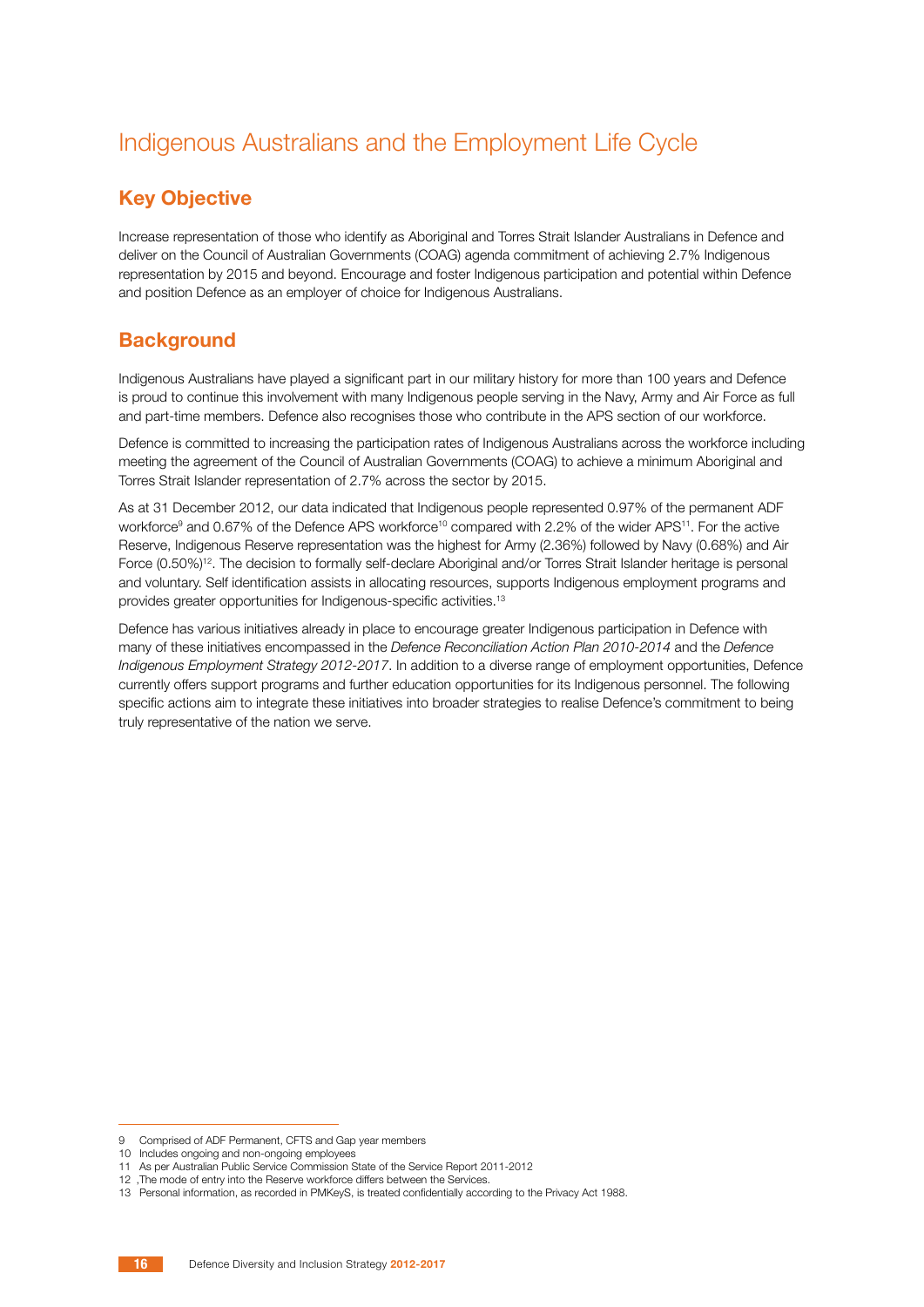| <b>ATTRACT</b>    | Build relationships with Indigenous communities across the nation.<br>$\bullet$<br>Contribute to the whole of Government reconciliation plans and actions.<br>$\bullet$<br>Recognise and publicly acknowledge the contribution Indigenous communities make<br>$\bullet$<br>to the defence of Australia.<br>Promote Defence as an employer of choice for Indigenous Australians.<br>Incorporate Aboriginal and Torres Strait Islander (ATSI) culture and heritage into<br>$\bullet$<br>appropriate Defence ceremonies. |
|-------------------|-----------------------------------------------------------------------------------------------------------------------------------------------------------------------------------------------------------------------------------------------------------------------------------------------------------------------------------------------------------------------------------------------------------------------------------------------------------------------------------------------------------------------|
| <b>RECRUIT</b>    | Implement and promote programs to support the recruitment of Indigenous Australians.<br>$\bullet$<br>Increase the profile of ATSI Australians in both targeted and general recruitment<br>marketing and public affairs.                                                                                                                                                                                                                                                                                               |
| <b>DEVELOP</b>    | Recognise and accommodate the cultural needs, responsibilities and roles of<br>$\bullet$<br>Indigenous personnel.<br>Mentor and support Indigenous personnel and networks.<br>Implement and promote programs to support the development of Indigenous Australians.<br>Ensure that Defence provides a flexible and supportive approach to workforce<br>$\bullet$<br>conditions, career management and career pathways.                                                                                                 |
| <b>RETAIN</b>     | Enable flexible work practices to accommodate balance of the cultural needs,<br>$\bullet$<br>responsibilities, and roles of Indigenous personnel.<br>Increase the knowledge and understanding of Indigenous issues across Defence.<br>• Ensure ATSI culture and heritage is incorporated into appropriate Defence policies<br>and practices.<br>Provide appropriate targeted development, leadership and career management<br>$\bullet$<br>opportunities for Indigenous Australians.                                  |
| <b>TRANSITION</b> | Maintain connections with personnel taking a career break, extended parental leave,<br>$\bullet$<br>study leave break or any other type of extended leave.<br>Employ policies and processes to enable trained previous Defence personnel to<br>return to the organisation.<br>Actively promote and facilitate discharging ADF members transferring into the<br>$\bullet$<br>Reserve force to maintain connection and strengthen the retention of talented/trained<br>Indigenous Australians.                          |

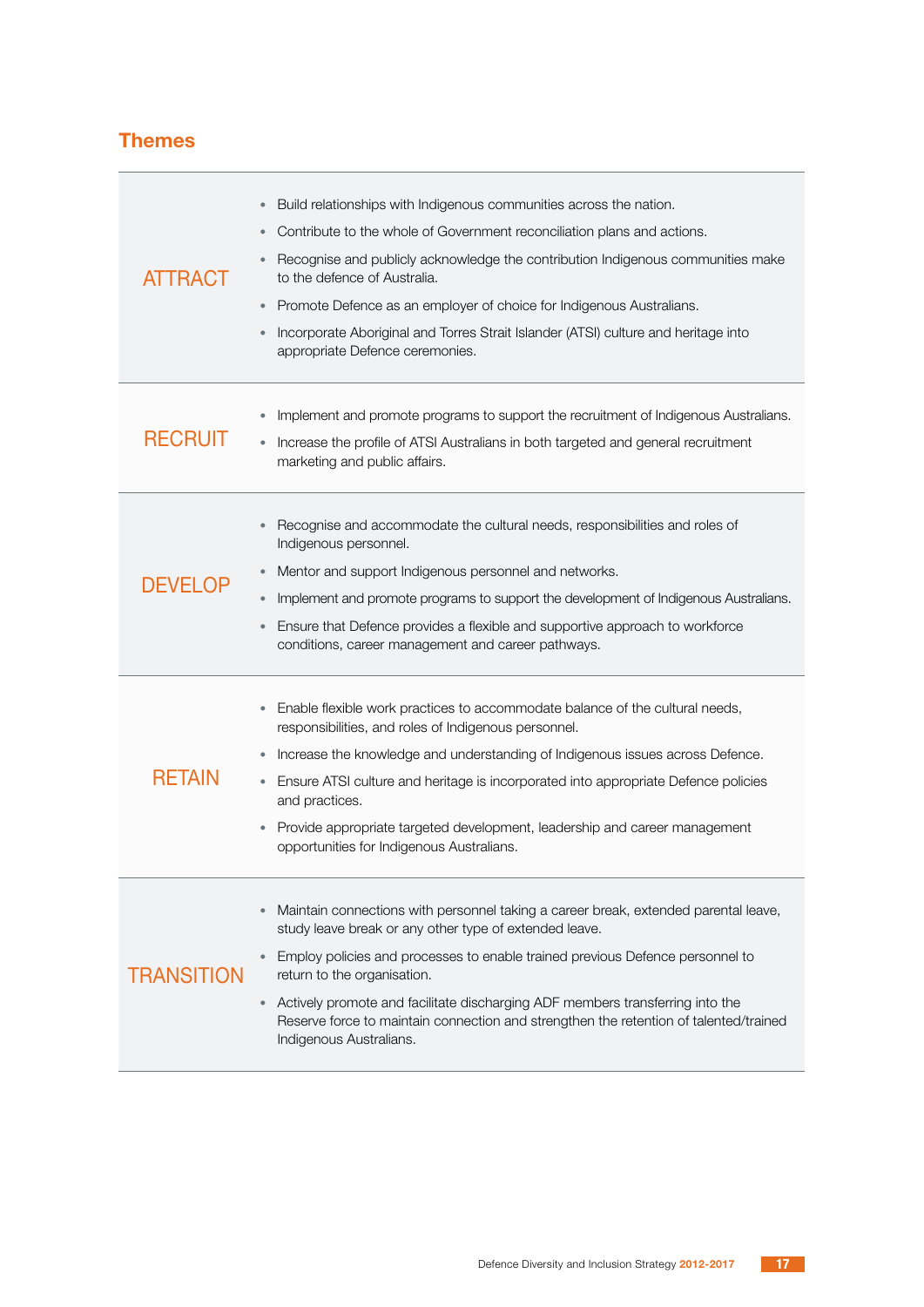#### People from Culturally and Linguistically Diverse Backgrounds and the Employment Life Cycle

#### **Key Objective**

Increase representation of Australians from culturally and linguistically diverse backgrounds in Defence to better reflect the Australian community, build an organisation where cultural diversity is respected and valued, and position Defence as an employer of choice for all Australians.

#### **Background**

Defence is committed to diversity in the workplace and to creating an inclusive environment that enables all personnel to contribute to achieving Defence's goals. Defence aims to provide an inclusive working environment that respects, values and utilises the contributions of people of different backgrounds, experiences and perspectives.

The definition of "Culturally and Linguistically Diverse (CALD) background" can be constituted by ancestry, birthplace, birthplace of parents, religion, language, and year of arrival in Australia.14 Defence recognises this broader terminology and acknowledges those who may identify within this definition of CALD within the organisation.

However due to the current limitations of data collected, Defence reports on non-English Speaking Background (NESB) based on personnel who have indicated that their first spoken language at home is 'English and another language' or 'another language'. As at 31 December 2012, our data indicates that personnel from a non-English Speaking Background (NESB) represent 5.41% of the permanent ADF workforce<sup>15</sup> and 14.11% of the Defence APS workforce<sup>16</sup> compared with 5.3% of the wider APS<sup>17</sup>. In this comparison, it is important to note that the broader APS defines people from NESB as those who were born overseas and arrived in Australia after five years of age and whose first language was not English. Actions are being undertaken to address this discrepancy to enable access to extractable data for aligning these definitions.

It is recognised that cultural diversity is an asset to an organisation and Defence needs to recognise its capacity to gain from the diversity of its workforce for operational capability. The following specific actions outline a high level approach to creating a supportive, flexible and fair work environment that embraces cultural and linguistic diversity and commits to establishing a workforce that reflects national society.

<sup>14</sup> According to the Australian Bureau of Statistics

<sup>15</sup> Comprised of ADF Permanent, CFTS and Gap year members

<sup>16</sup> Includes ongoing and non-ongoing employees

<sup>17</sup> As per the Australian Public Service Commission State of the Service Report 2011-2012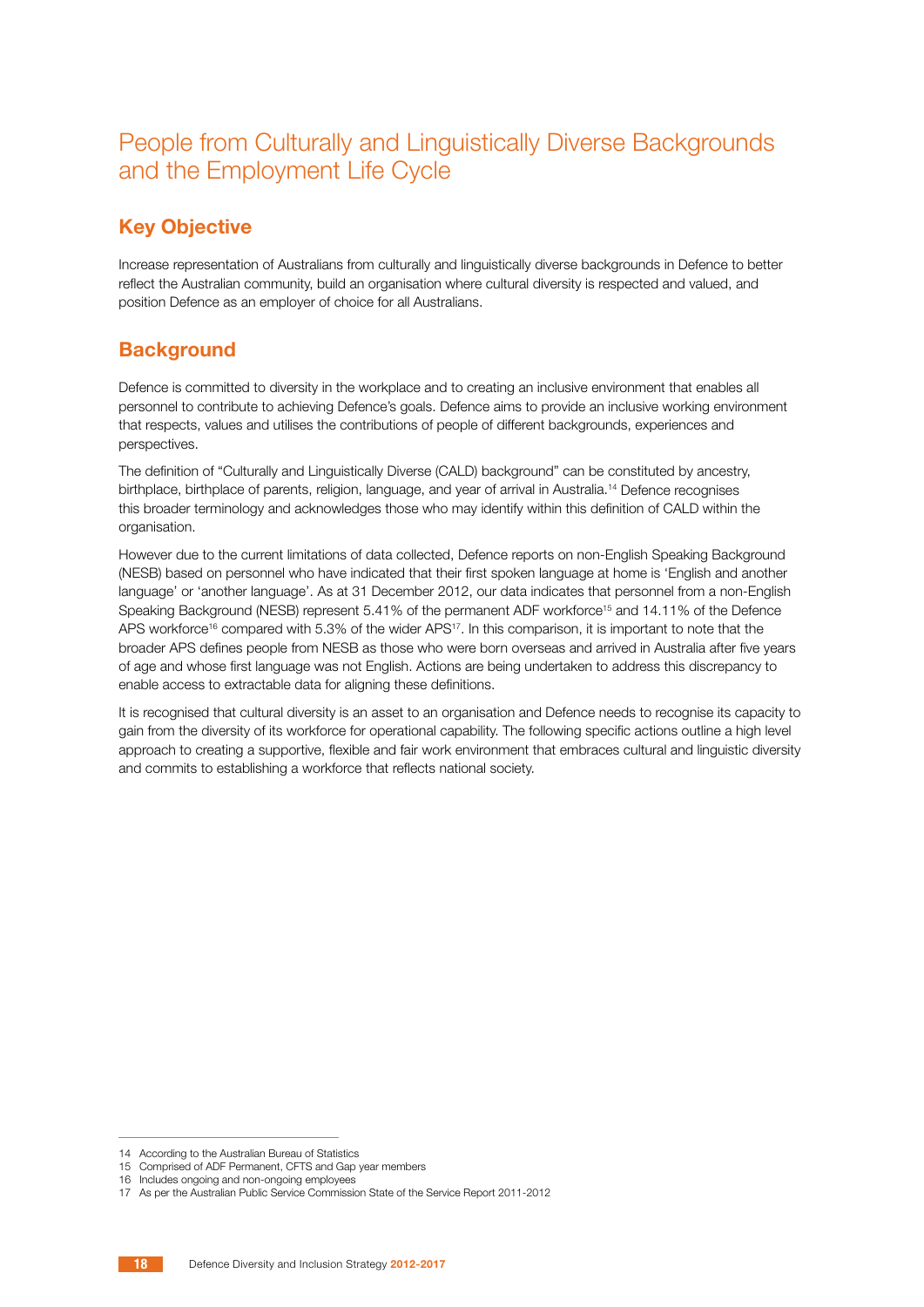| <b>ATTRACT</b>    | Profile Defence as an employer of choice for people from culturally and linguistically<br>diverse (CALD) backgrounds.<br>Celebrate cultural diversity in Defence by being actively involved in community cultural<br>events and networks.                                                                                                                                                                                                                                                                                                                                                                                                                                                                                                          |
|-------------------|----------------------------------------------------------------------------------------------------------------------------------------------------------------------------------------------------------------------------------------------------------------------------------------------------------------------------------------------------------------------------------------------------------------------------------------------------------------------------------------------------------------------------------------------------------------------------------------------------------------------------------------------------------------------------------------------------------------------------------------------------|
| <b>RECRUIT</b>    | Implement programs to support the recruitment of Australians from<br>$\bullet$<br>CALD backgrounds.<br>Increase the profile of multicultural Australians in general recruitment marketing<br>and public affairs and develop specific marketing material for people from<br>CALD backgrounds.<br>Research factors affecting multicultural recruitment and implement actions to<br>$\bullet$<br>address issues.                                                                                                                                                                                                                                                                                                                                      |
| <b>DEVELOP</b>    | Employ and promote Defence policies and practices that are inclusive and<br>accommodating of cultural needs and responsibilities.<br>• Ensure that Defence provides a flexible and supportive approach to workforce<br>conditions, career management and career pathways.<br>Ensure development and career opportunities are inclusive and do not disadvantage<br>people from CALD backgrounds.                                                                                                                                                                                                                                                                                                                                                    |
| <b>RETAIN</b>     | Educate and create stronger awareness in Defence about different cultures<br>۰<br>and religions.<br>Enable flexible work practices to accommodate balance of cultural and family<br>$\bullet$<br>responsibilities and commitments.<br>• Ensure the workplace is a safe, inclusive environment where individuals who wish<br>to practise their religion do not feel inhibited or at risk and feel encouraged and<br>supported by the organisation.<br>Celebrate cultural diversity in Defence by being actively involved in cultural events<br>$\bullet$<br>and networks.<br>Foster a fairer, more respectful and inclusive work environment.<br>۰<br>Recognise, value and leverage from the cultural and linguistic diversity of<br>our workforce. |
| <b>TRANSITION</b> | Maintain connections with personnel taking a career break, extended parental leave,<br>$\bullet$<br>study leave break or any other type of extended leave.<br>Employ policies and processes to enable trained previous Defence personnel to<br>return to the organisation.<br>Actively promote and facilitate discharging ADF members transferring into the<br>Reserve force to maintain connection and strengthen the retention of talented/<br>trained members.                                                                                                                                                                                                                                                                                  |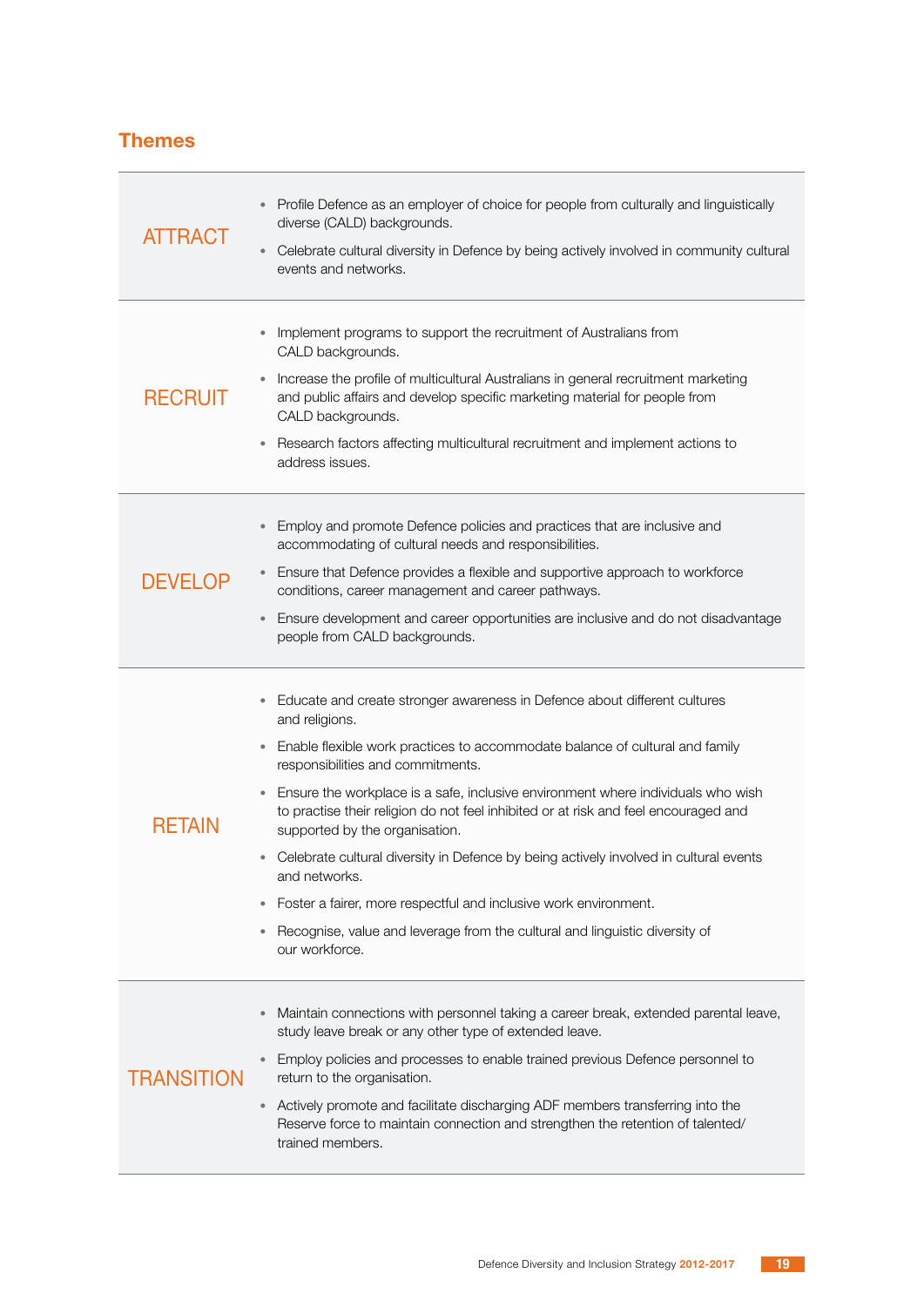### People with Disability and the Employment Life Cycle

#### **Key Objective**

Remove barriers to, and encourage the participation of, people with disability in the Defence workforce. Increase representation of people with disability in Defence APS in support of Government initiatives, and build an organisation where diversity is respected and valued, and position Defence as an employer of choice for all Australians.

#### **Background**

The employment of people with disability is important to ensure their full participation in the Australian community. Defence recognises that people with disability bring valuable skills to the workforce and strives to enable all personnel to contribute to achieving Defence's goals. Defence has stated its commitment to a fair and equitable workplace for all personnel and this includes providing a work environment that values and respects the diverse nature of the workforce.

The Australian Government has identified that despite the tight labour market in Australia, people with disability are an under-utilised resource and is seeking to improve practices with regards to the employment of people with disability.

The definition of disability is extensive and includes not only loss of bodily or mental functions, but also the presence in the body of organisms capable of causing disease or illness. A disability may be an impairment, condition, or illness, may be visible or hidden, may be permanent or temporary and may have minimal or substantial impact on a person's abilities.

As at 31 December 2012, people with disability represent 2.33% of the Defence APS workforce<sup>18</sup> compared with 2.9% of the wider APS.19 Defence recognises that to meet future workforce demands, we must have strategies to support the employment of people with disability as they represent a growing proportion of the Australian labour market. In response, Defence has developed the *Disability Action Plan* which seeks to develop an inclusive work environment that enables personnel with disability to contribute to Defence's goals.

Although the ADF is exempt, to a certain extent, from the discrimination provisions in the *Disability Discrimination Act 1992* due to the stringent requirements of employment required in the ADF, Defence also recognises their commitment to members of the ADF (and APS) who have developed a temporary or permanent disability whilst employed by Defence and must manage the employment of these personnel accordingly. Of note, the Support for Wounded Injured or Ill Program (SWIIP) provides support to wounded, injured or ill ADF members throughout their Service careers and after transition from the ADF.

The following specific actions outline the strategies to enable the employment of all people with disability in Defence.

<sup>18</sup> Includes ongoing and non-ongoing employees

<sup>19</sup> As per the Australian Public Service Commission State of the Service Report 2011-2012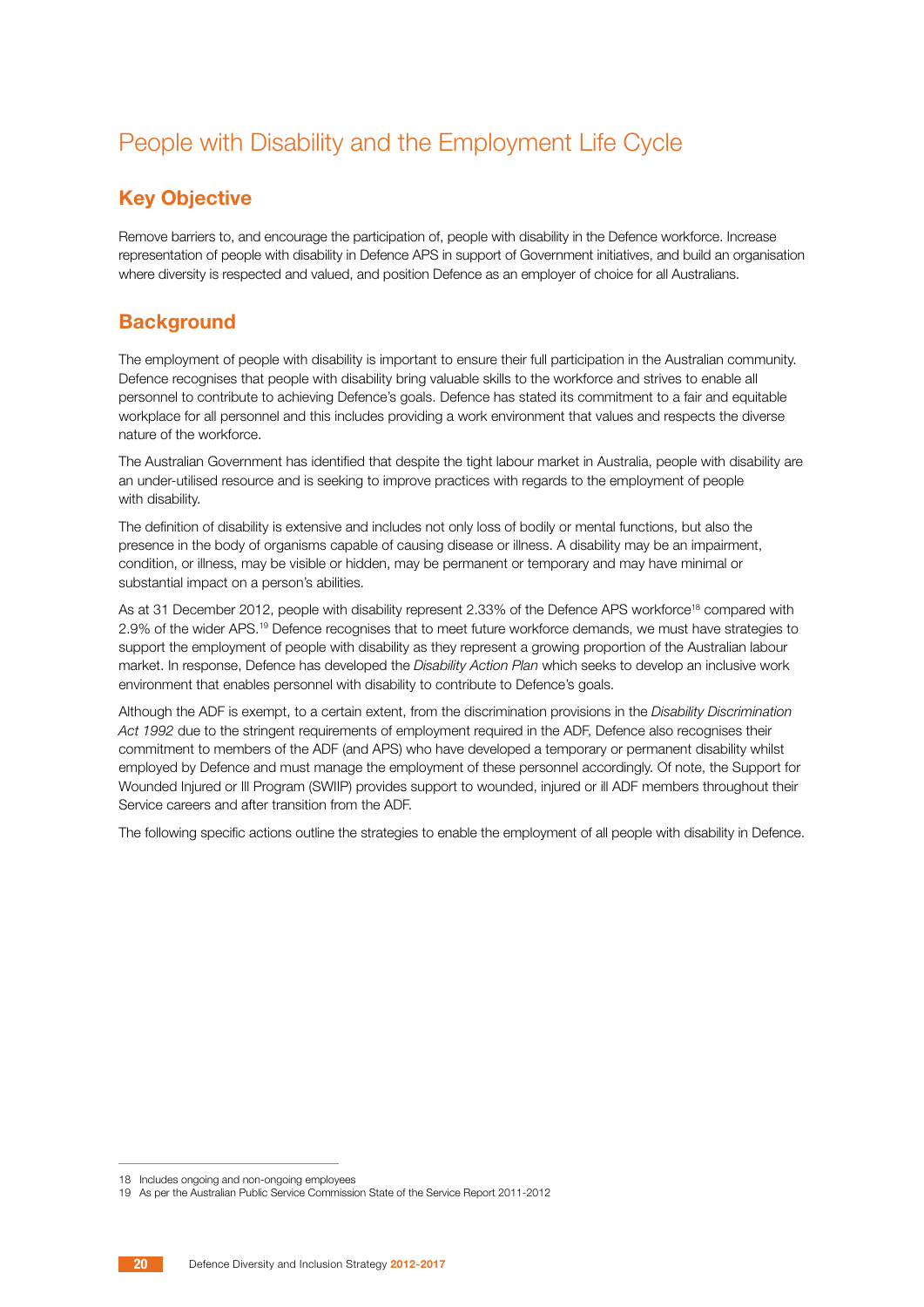| <b>ATTRACT</b>    | Promote Defence APS as a workplace that is supportive and welcoming of the employment<br>of people with disability.<br>Promote the employment of people with disability in Defence APS through disability networks.                                                                                                                                                                                                                                                                                                                                                                                                                                                                                                                                                                                                                                                                                                                                                                                                                                                                                                                                                                                                                                                                                                                                                                                         |
|-------------------|-------------------------------------------------------------------------------------------------------------------------------------------------------------------------------------------------------------------------------------------------------------------------------------------------------------------------------------------------------------------------------------------------------------------------------------------------------------------------------------------------------------------------------------------------------------------------------------------------------------------------------------------------------------------------------------------------------------------------------------------------------------------------------------------------------------------------------------------------------------------------------------------------------------------------------------------------------------------------------------------------------------------------------------------------------------------------------------------------------------------------------------------------------------------------------------------------------------------------------------------------------------------------------------------------------------------------------------------------------------------------------------------------------------|
| <b>RECRUIT</b>    | Ensure the recruitment process for Defence APS positions are free from unlawful<br>$\bullet$<br>discrimination against a person with a disability (or that person's associates).<br>Provide access to premises information and assist with reasonable adjustments as required.<br>$\bullet$<br>Improve recruitment practices to enable more candidates with disability to enter Defence APS.<br>Develop effective processes to use affirmative measures to employ people with an<br>$\bullet$<br>intellectual disability in the Defence APS.                                                                                                                                                                                                                                                                                                                                                                                                                                                                                                                                                                                                                                                                                                                                                                                                                                                                |
| <b>DEVELOP</b>    | Ensure that employment, training and development, and promotional opportunities are free<br>$\bullet$<br>from unlawful discrimination against people with disability.<br>Increase knowledge and understanding of disability by providing educational and practical<br>$\bullet$<br>information on disability and supporting people with disability.<br>Provide support to people with disability and supervisors of people with disability to<br>assist them to understand their responsibilities, undertake reasonable adjustments in the<br>workplace and remove barriers for employment to allow people with disability to effectively<br>perform and progress.<br>Provide accessible training, traineeships and mentoring opportunities for people with disability.                                                                                                                                                                                                                                                                                                                                                                                                                                                                                                                                                                                                                                     |
| RETAIN            | Create a supportive environment that recognises and values diversity and the contribution<br>people with disability make.<br>Provide appropriate support and advice network frameworks.<br>$\bullet$<br>Implement strategies/policies/processes to retain skills of people with disability or people who<br>$\bullet$<br>develop a disability (temporarily or permanently) in Defence where possible.<br>Provide flexible career options to enable people with disability to take career breaks and<br>$\bullet$<br>return to the organisation as needed.<br>Research factors affecting the employment of people with disability and implement<br>$\bullet$<br>strategies to address identified issues.<br>Identify barriers to flexibility and facilitate flexible work practices to accommodate individual<br>needs of people with disability at all classifications/ranks.<br>Facilitate the transition of ADF members who acquire a disability to alternative employment<br>$\bullet$<br>within Defence if feasible.<br>Undertake reasonable adjustments in the workplace to enable people with disability to work<br>$\bullet$<br>and reach their full potential.<br>Address accessibility needs and assist with reasonable adjustments as required.<br>Ensure all people are respected and involved in decisions about their work so as to ensure<br>any disability can be adjusted for as necessary. |
| <b>TRANSITION</b> | Maintain connections with personnel taking a career break or extended leave due to<br>temporary or permanent disability.<br>Implement policies and processes to enable previously Defence employed personnel to<br>return to the organisation.                                                                                                                                                                                                                                                                                                                                                                                                                                                                                                                                                                                                                                                                                                                                                                                                                                                                                                                                                                                                                                                                                                                                                              |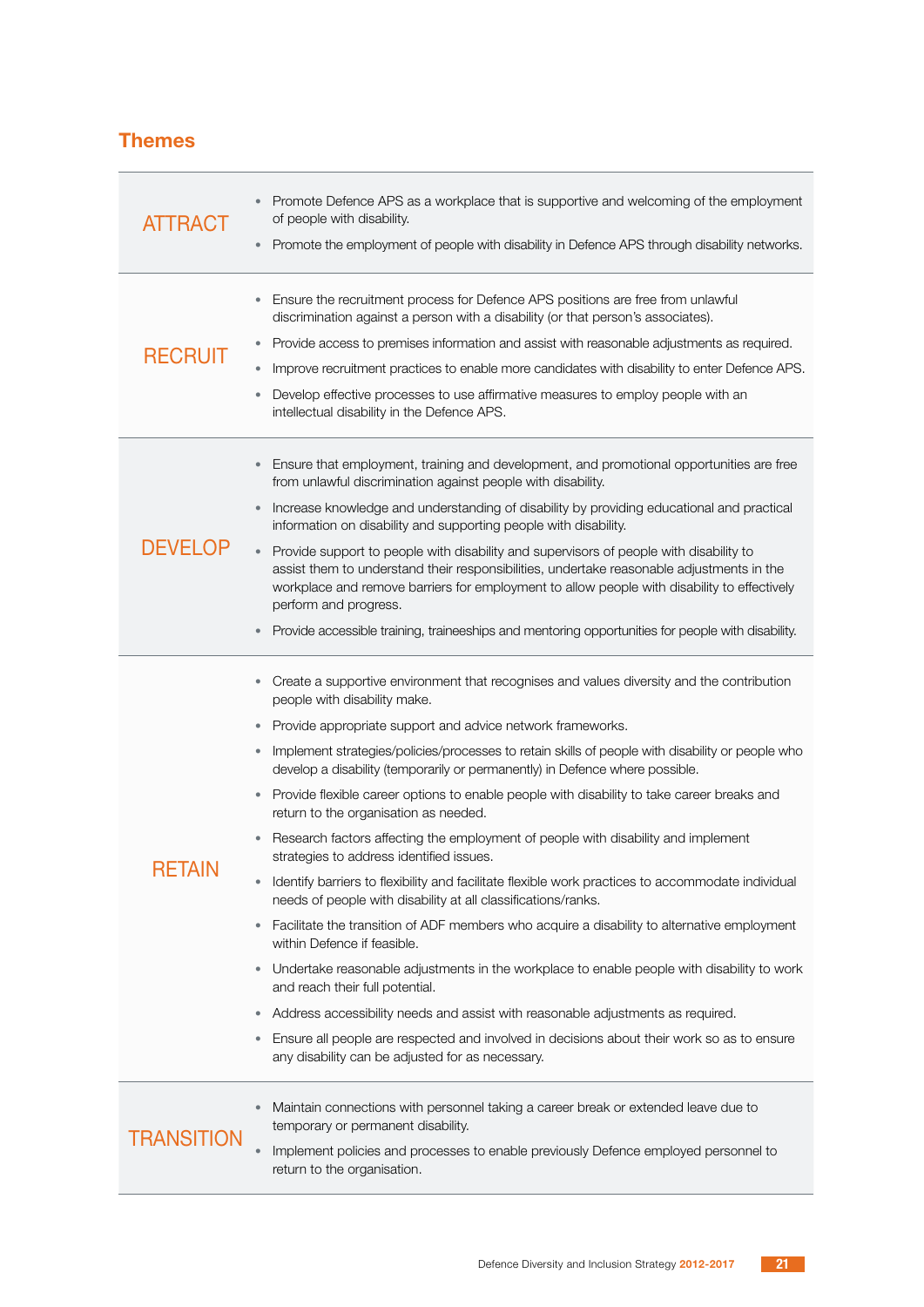#### Lesbian, Gay, Bisexual, Transgender and Intersex persons and the Employment Life Cycle

#### **Key Objective**

Position Defence as an employer of choice for Lesbian, Gay, Bisexual, Transgender and Intersex (LGBTI) persons, and as an organisation that respects and supports the inclusion of sexuality and gender diverse persons.

#### **Background**

Defence is committed to having a diverse workforce and inclusive workplaces. Defence strives to make the most of the skills and talents of all personnel and aims to reap the capability benefits of having a diverse workforce through embracing and supporting all personnel, including LGBTI persons.

In 1992 the Australian Defence Force ended its prohibition on openly gay, lesbian and bisexual personnel serving in the military, and in 2010 the Defence Instruction regarding the employment of transgender personnel in the ADF was cancelled. Prior to these changes to Defence policy many members suspected of being an LGBTI person were subject to adverse treatment including administrative or medical discharge and various forms of harassment.

Elements of inherited institutionalised culture still linger within Defence and can cause LGBTI personnel to feel excluded or unwelcome in the workplace. However, Defence maintains its commitment to valuing and supporting the inclusion of LGBTI persons. Defence demonstrated this in 2013 by authorising volunteers to march in uniform in the Sydney Gay and Lesbian Mardi Gras for the first time.

Additionally in 2013, Federal protections for LGBTI persons were introduced in the *Sex Discrimination Act 1984* to provide protection from discrimination on the basis of attributes of sexual orientation, intersex status and gender identity. The Australian Government Guidelines on the Recognition of Sex and Gender were also published, aiming to bring a consistent approach to recording individuals' sex and/or gender in Government departments and agencies.

Defence seeks to create an inclusive workplace by driving long term sustainable LGBTI awareness and support structures, and continues to support the employment and inclusion of this diversity group through the following specific actions.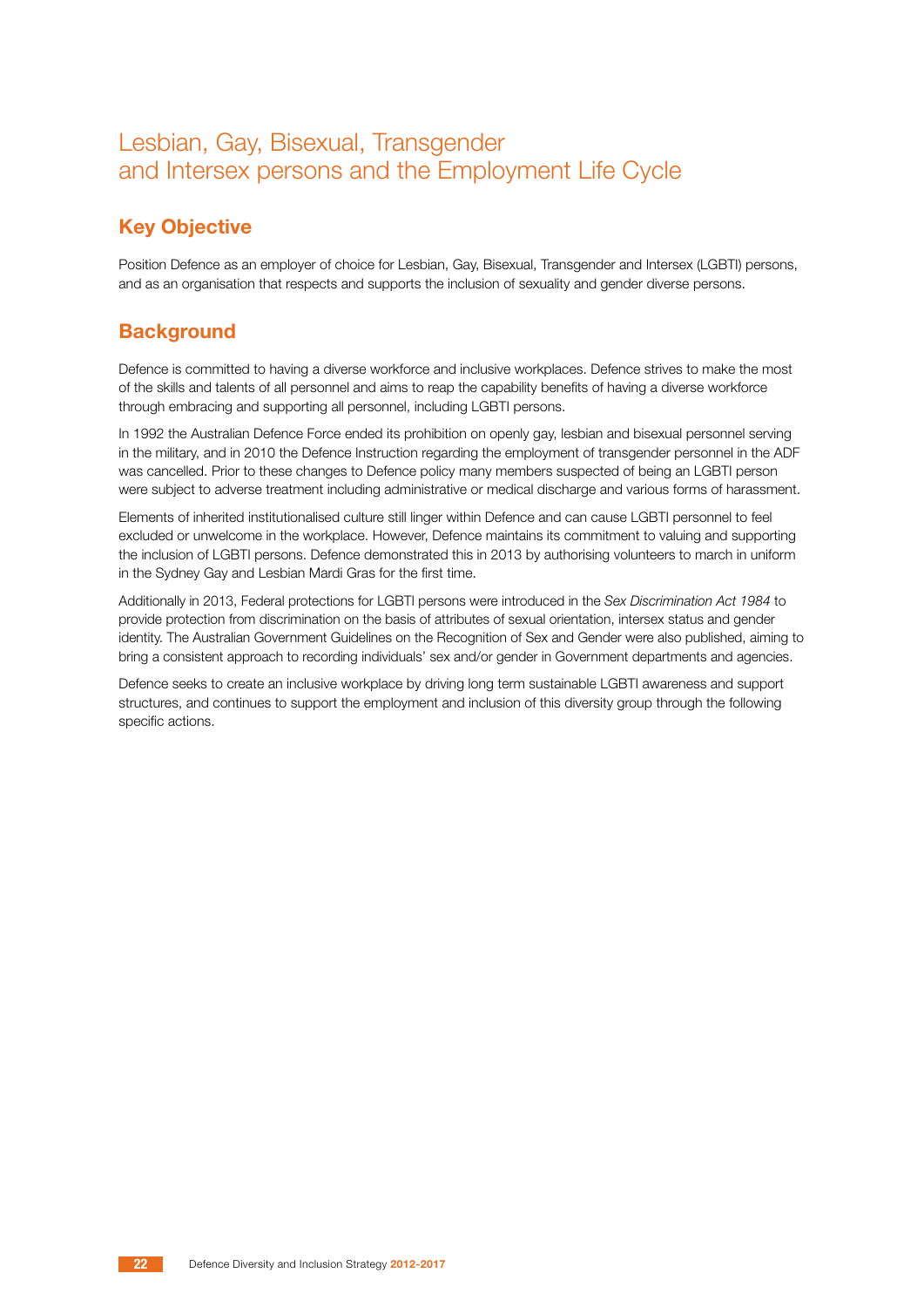| <b>ATTRACT/</b><br><b>RECRUIT</b> | Increase visibility of LGBTI persons in Defence through active involvement in international<br>days that celebrate LGBTI inclusion and safe environments.                                                                                                                                                 |
|-----------------------------------|-----------------------------------------------------------------------------------------------------------------------------------------------------------------------------------------------------------------------------------------------------------------------------------------------------------|
|                                   | Increase visibility of LGBTI inclusion in Defence to the LGBTI community through<br>$\bullet$<br>participation in community events that celebrate LGBTI inclusion and safe environments.                                                                                                                  |
|                                   | Build, utilise and maintain relationships with external LGBTI networks, communities and<br>service providers.                                                                                                                                                                                             |
|                                   | Promote Defence as an employer of choice with active initiatives to foster an inclusive work<br>$\bullet$<br>environment for all diverse groups including specific strategic communications and marketing<br>that target lesbian, gay, bisexual, transgender and intersex persons entering the workforce. |
|                                   | Encourage Defence personnel to participate in activities to positively reinforce and continue<br>$\bullet$<br>the welcoming culture of Defence through an ADF/APS career.                                                                                                                                 |
|                                   | Develop sexual orientation, intersex and gender identity awareness and education training<br>for provision at initial and leadership training.                                                                                                                                                            |
|                                   | Promote an organisational culture that fosters development and progression regardless<br>$\bullet$<br>of sexual orientation, gender or gender identity.                                                                                                                                                   |
|                                   | Employ and promote Defence policies and practices that are inclusive.<br>۰                                                                                                                                                                                                                                |
| <b>DEVELOP</b>                    | Encourage talented LGBTI personnel to seek professional mentors and encourage senior<br>$\bullet$<br>LGBTI personnel to become professional mentors.                                                                                                                                                      |
|                                   | Provide a forum for communication of best practice LGBTI workplace inclusion<br>within Defence.                                                                                                                                                                                                           |
|                                   | Attend professional and academic diversity conferences to mutually exchange better<br>practice workplace inclusion strategies between Defence, industry, government agencies<br>and military allies.                                                                                                      |
|                                   | • Ensure programs and strategies to balance work and personal responsibilities and/or                                                                                                                                                                                                                     |
|                                   | family commitments are inclusive of all family structures.                                                                                                                                                                                                                                                |
|                                   | • Create an environment of trust, respect and inclusion.                                                                                                                                                                                                                                                  |
|                                   | Develop and maintain an employee network capable of providing education, promoting<br>$\bullet$<br>workplace inclusion and supporting LGBTI people through sexuality and/or gender discovery.                                                                                                             |
| <b>RETAIN</b>                     | Create a workplace environment where LGBTI personnel feel safe to present as their<br>preferred gender and include their families in Defence family events.                                                                                                                                               |
|                                   | Regularly measure and report on the effectiveness of workplace inclusion initiatives for<br>LGBTI people to ensure progress towards an inclusive culture.                                                                                                                                                 |
|                                   | Foster cooperation with military allies to support LGBTI personnel and their families during<br>operations and postings.                                                                                                                                                                                  |
|                                   | Ensure LGBTI outreach programs extend to Defence training establishments.                                                                                                                                                                                                                                 |
|                                   |                                                                                                                                                                                                                                                                                                           |
|                                   | Ensure any discrimination concerns identified by exiting personnel are addressed.<br>Employ policies and processes to enable personnel previously employed by Defence to                                                                                                                                  |
| <b>TRANSITION</b>                 | return to the organisation.<br>Encourage talented LGBTI personnel exiting Defence to continue being<br>professional mentors.                                                                                                                                                                              |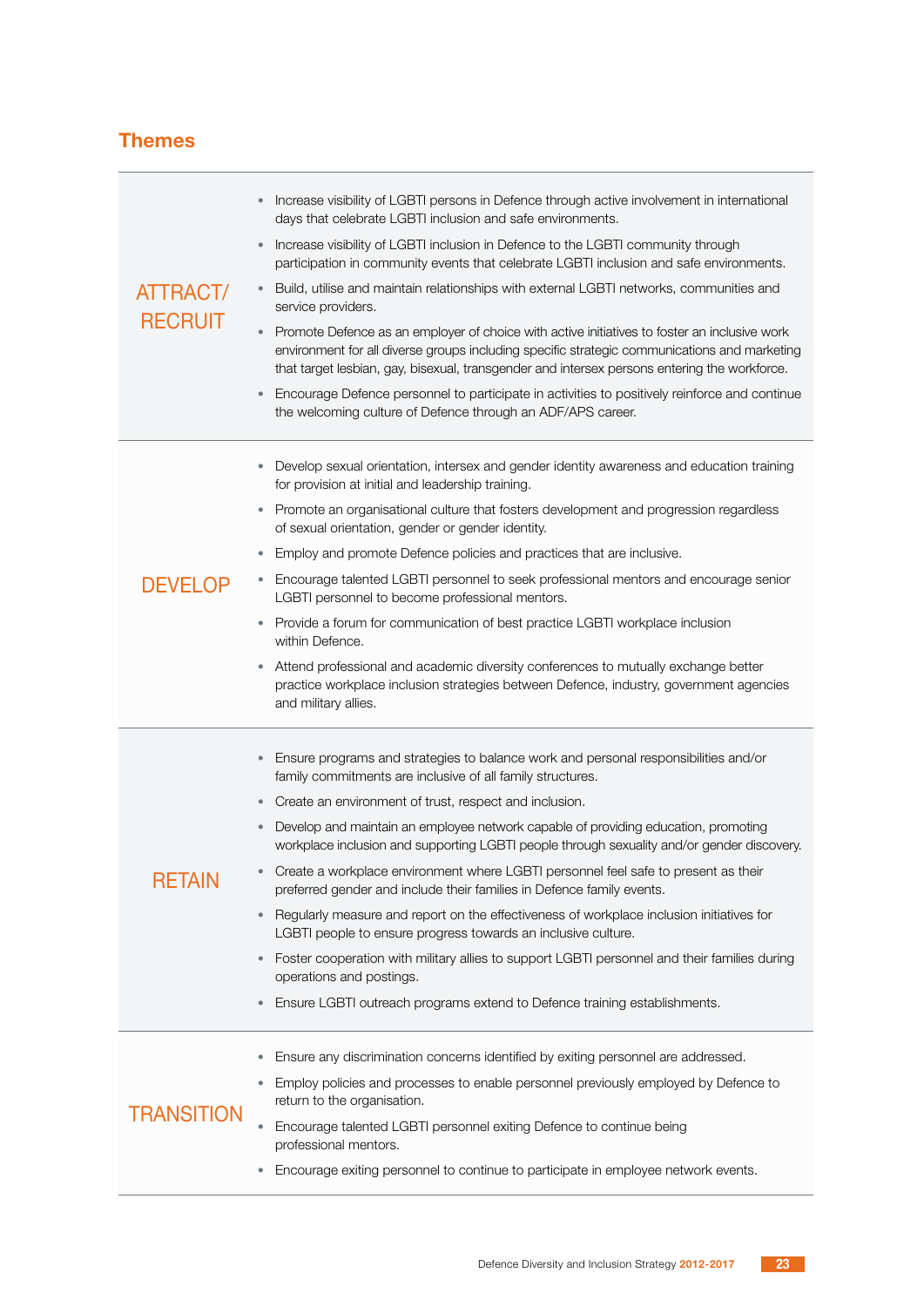#### Mature Age and an Intergenerational Workforce and the Employment Life Cycle

#### **Key Objective**

Establish Defence as an employer of choice for all age groups and an organisation supportive of mature age employment.

#### **Background**

Research indicates that the workforce in Australia is ageing, and that employers are facing skills shortages as experienced personnel choose to leave the labour force. As such, employers must look at ways to support mature age workers in order to utilise and retain their skills and knowledge.

Defence recognises the contribution that the mature age workforce gives to the organisation. Defence also wishes to retain the corporate knowledge of our long term personnel. As such, Defence must look at ways to recruit mature age personnel as a source of new skills and manage existing personnel to ensure that their skills and knowledge are retained.

The definition of a 'mature age' worker differs depending on context; however in terms of applying strategies to address issues relating to mature age employment, these are inclined to commence to apply to people aged 45 years and over.

At 31 December 2012, people aged 45 years and over represented 13.12% of the permanent ADF workforce<sup>20</sup>, 31.35% of the Active Reserve workforce, and 51.82% of the Defence APS workforce<sup>21</sup>. These figures highlight the differing challenges in the workforces with regard to the mature age employment and management of an intergenerational workforce.

For the first time in history, the Australian workforce comprises of five different generations who hold vastly different values, beliefs and motivators. This intergenerational workforce raises new challenges for employers to effectively manage their workforce.

Defence acknowledges the intergenerational diversity of their workforce and must consider the ways in which the generations relate to each other in the working environment and are managed.

The following specific actions aim to implement approaches for managing a mature age and intergenerational workforce through all stages of employment.

<sup>20</sup> Comprised of ADF Permanent, CFTS and Gap year members.

<sup>21</sup> Including ongoing and non-ongoing employees.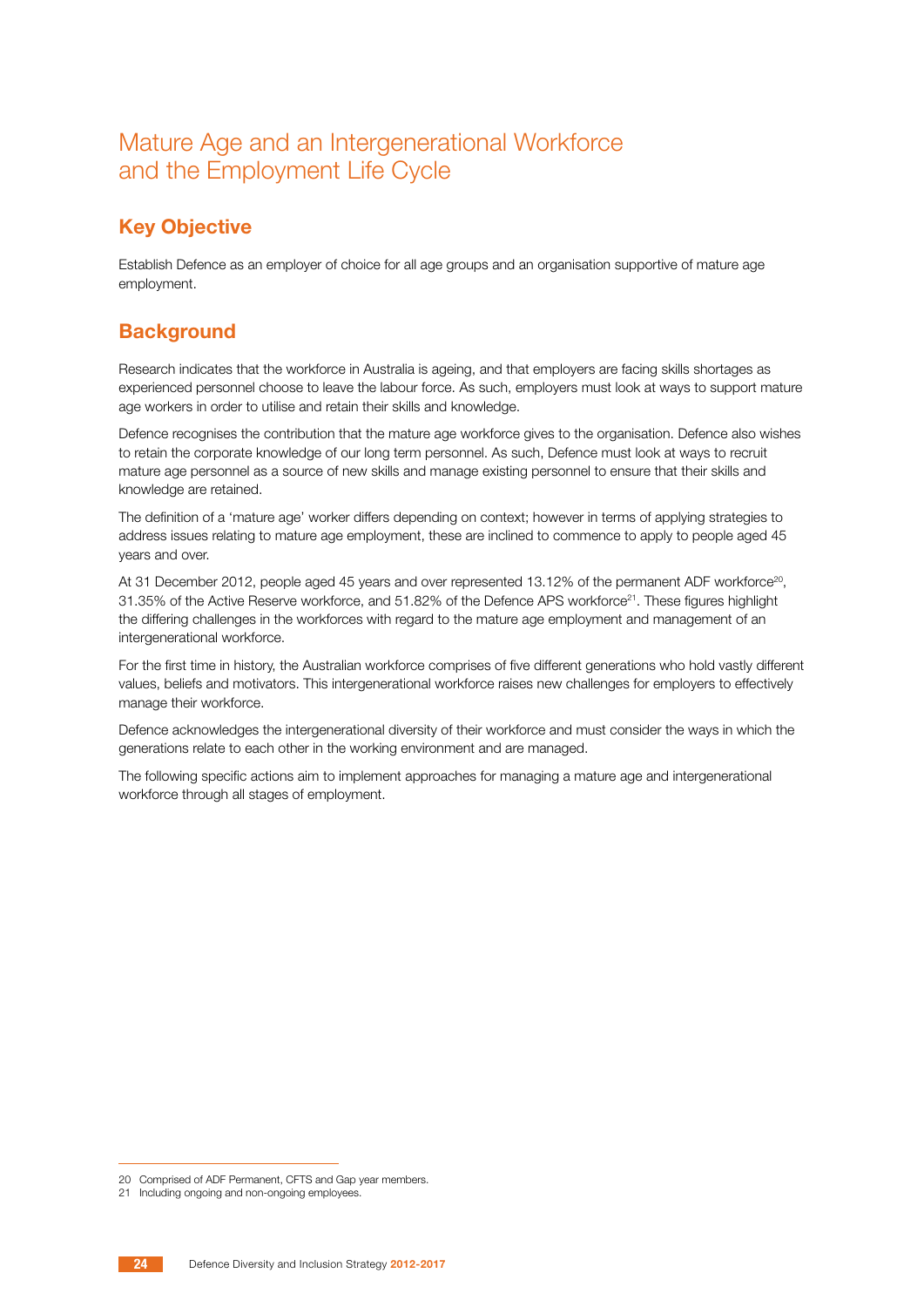| <b>ATTRACT</b>    | Profile Defence as having an age inclusive culture and as an employer of choice for<br>people of all ages.<br>Examine and identify employment opportunities for mature age personnel.                                                                                                                                                                                                                                                                                                                                                                                                                                                                                                                                                                    |
|-------------------|----------------------------------------------------------------------------------------------------------------------------------------------------------------------------------------------------------------------------------------------------------------------------------------------------------------------------------------------------------------------------------------------------------------------------------------------------------------------------------------------------------------------------------------------------------------------------------------------------------------------------------------------------------------------------------------------------------------------------------------------------------|
| <b>RECRUIT</b>    | Promote employment opportunities for mature age personnel.<br>Ensure that recruitment practices are free from age bias and discrimination.                                                                                                                                                                                                                                                                                                                                                                                                                                                                                                                                                                                                               |
| <b>DEVELOP</b>    | Facilitate the professional development of all personnel regardless of age.<br>$\bullet$<br>Develop and apply cross-generational age management approaches.<br>۰<br>Facilitate and encourage information sharing through mentoring and coaching<br>$\bullet$<br>programs to preserve corporate knowledge and foster cross-generational<br>knowledge transfer.<br>Encourage all personnel to seek training and development opportunities to<br>$\bullet$<br>stay competitive.<br>Explore ways to prevent career stagnation for long-tenured employees.                                                                                                                                                                                                    |
| <b>RETAIN</b>     | Educate on the prevention of age bias and discrimination.<br>۰<br>Promote an organisational culture that supports flexible work arrangements<br>۰<br>cognisant of age.<br>Recognise and support personal commitments and responsibilities.<br>۰<br>Ensure personnel are aware of flexible work options to help them balance work<br>۰<br>and personal responsibilities.<br>Enable flexible and supportive approaches to workforce conditions to assist in<br>$\bullet$<br>managing health related absences.<br>Identify means to support and employ an ageing military workforce, with specific<br>۰<br>reference to physical health and fitness.<br>Improve organisational performance by having age diversity on decision making<br>boards and bodies. |
| <b>TRANSITION</b> | Implement retirement transition options (such as phased retirement) enabling Defence<br>$\bullet$<br>to capitalise on the skills and corporate knowledge of experienced personnel.<br>Facilitate options to utilise transitioned mature age personnel in various capacities<br>to draw on corporate knowledge - such as casual, contract or informal work<br>opportunities.<br>Maintain connections with personnel upon retirement/leaving Defence and embrace<br>۰<br>them as part of the Defence community.                                                                                                                                                                                                                                            |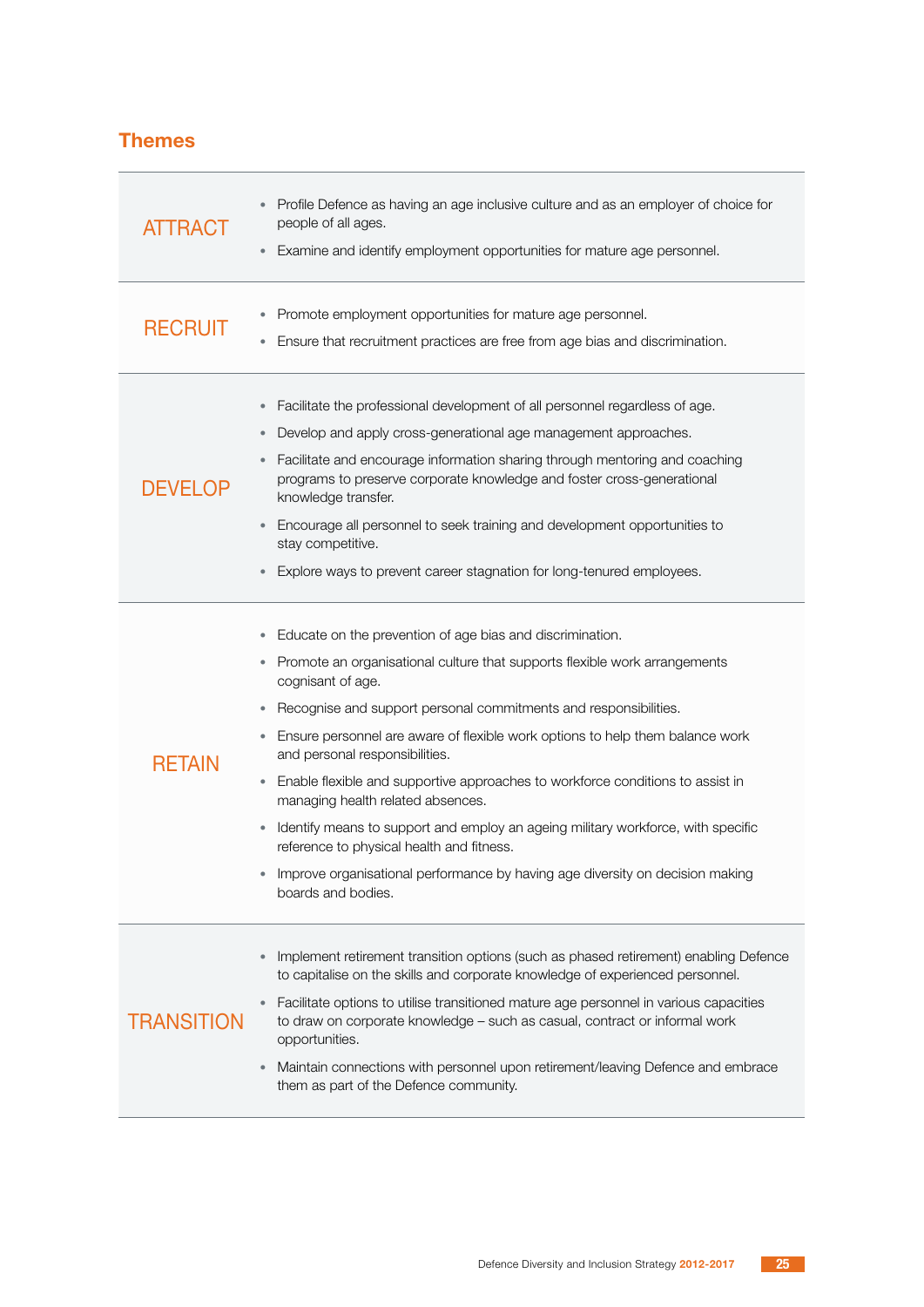### Youth and the Employment Life Cycle

#### **Key Objective**

Defence is regarded as an employer of choice amongst young Australians and an organisation that is supportive of youth development and engagement.

#### **Background**

Defence recognises that youth are the next generation into the labour force and need to engage and develop this workforce to enable them to contribute to Defence capability now and in the future.

Defence is committed to providing a range of safe, challenging, high quality and contemporary youth engagement and development activities. Defence has a number of programs aimed at enabling the employment of young Australians.

In general, youth refers to people aged between 12 and 24 years of age. At 31 December 2012, people aged 24 years and under represented 26.87% of the permanent ADF workforce<sup>22</sup>, 15.38% of the Active Reserve workforce, and 2.76% of the Defence APS workforce<sup>23</sup>.

The employment of young Australians adds to the diversity of our workforce and the way we operate. Defence is committed to an inclusive work environment which encourages the participation of our youth and contributes to the development of productive and confident young Australians.

To facilitate the contribution of the younger workforce, it is essential that we capture, leverage and contribute to the skills that youth can bring to the organisation. We must consider the ways we manage the employment of youth and build relationships in an intergenerational work environment. The following specific actions endeavour to support the engagement, development, and employment of youth to foster their contribution in achieving Defence's capability.

$$
-26
$$

<sup>22</sup> Comprised of ADF Permanent, CFTS and Gap year members.

<sup>23</sup> Including ongoing and non-ongoing employees.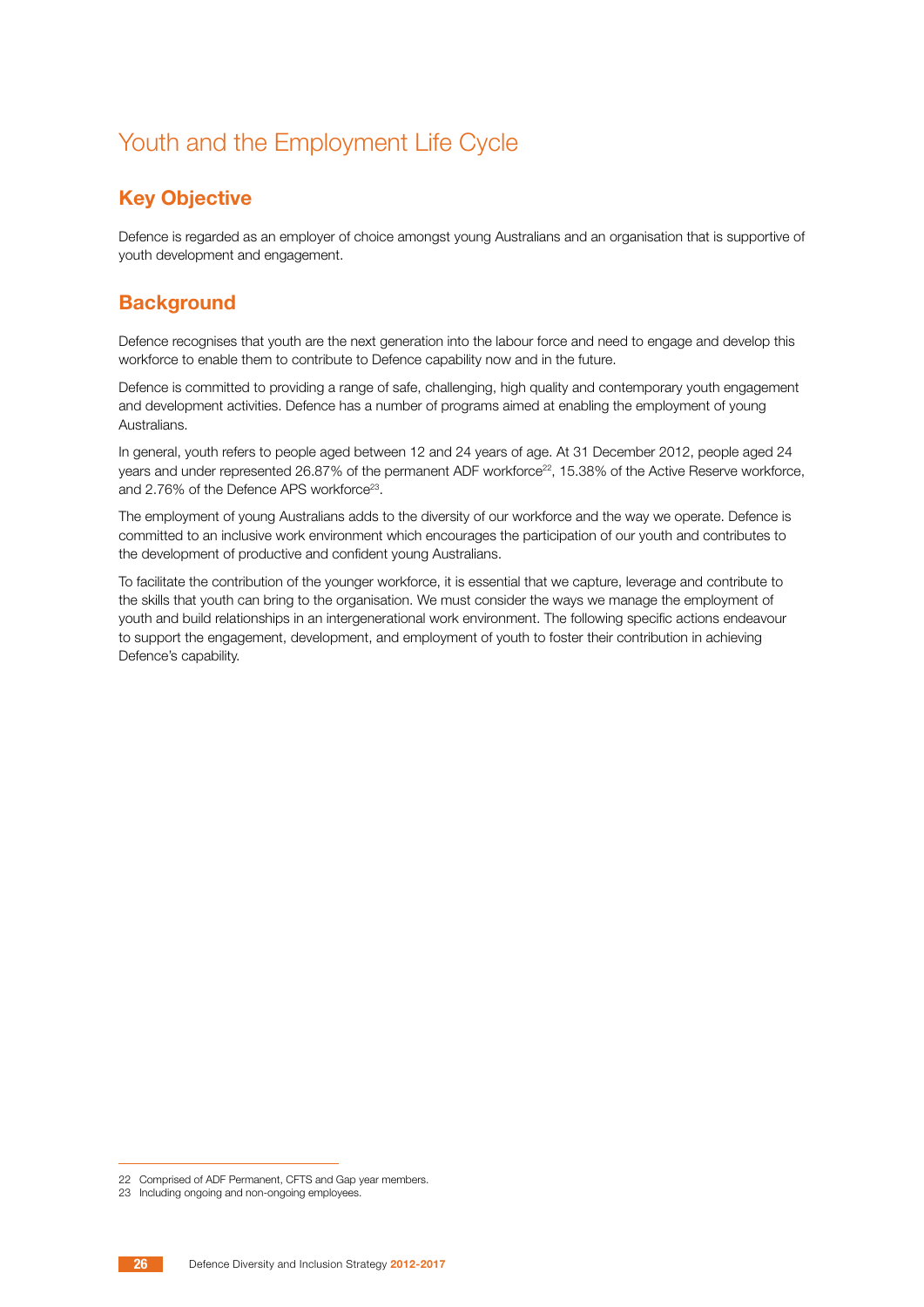| <b>ATTRACT</b>    | Profile Defence as an employer of choice for people of all ages.<br>$\bullet$<br>Promote diversity of the Defence workforce and Defence career opportunities to young<br>$\bullet$<br>Australians.<br>Support the Australian Defence Force Cadets community based youth development<br>organisation.                                                                                                                                                                                                                                                                                                                                                                                                                                 |
|-------------------|--------------------------------------------------------------------------------------------------------------------------------------------------------------------------------------------------------------------------------------------------------------------------------------------------------------------------------------------------------------------------------------------------------------------------------------------------------------------------------------------------------------------------------------------------------------------------------------------------------------------------------------------------------------------------------------------------------------------------------------|
| <b>RECRUIT</b>    | Implement programs to provide accessible pathways into employment and in support of<br>$\bullet$<br>the recruitment of youth.<br>Implement strategies to support youth in their transition to increased independence and<br>responsibility that is involved within the recruitment processes.                                                                                                                                                                                                                                                                                                                                                                                                                                        |
| <b>DEVELOP</b>    | Promote training and professional development support to all personnel.<br>$\bullet$<br>Apply policies for the management of young personnel.<br>Facilitate and encourage information sharing to preserve corporate knowledge<br>$\bullet$<br>and build on the organisational knowledge and education of youth.<br>Develop and apply cross-generational age management approaches.<br>Provide appropriate and supportive coaching, mentoring and network frameworks.<br>$\bullet$<br>Provide challenging work and incentives for performance to all personnel.<br>Provide career pathways and opportunities to progress.<br>$\bullet$                                                                                                |
| <b>RETAIN</b>     | Implement generational and cultural training to promote understanding of youth and the<br>$\bullet$<br>prevention of age bias and discrimination.<br>Apply means to protect young people on Defence establishments.<br>۰<br>Ensure that Defence provides a flexible and supportive approach to workforce<br>$\bullet$<br>conditions, career management and career pathways.<br>Promote an organisational culture that supports flexible work arrangements cognisant<br>of age.<br>Recognise and support personal commitments and responsibilities.<br>Ensure personnel are aware of options to help them balance work and personal<br>commitments and responsibilities.<br>Ensure LGBTI outreach programs extend to ADF Cadets.<br>۰ |
| <b>TRANSITION</b> | Maintain connections with personnel taking a career break, study leave break or any<br>$\bullet$<br>other type of extended leave.<br>Actively promote and facilitate discharging ADF members transferring into the Active<br>Reserve workforce to maintain connection and strengthen the retention of talented/<br>trained personnel.                                                                                                                                                                                                                                                                                                                                                                                                |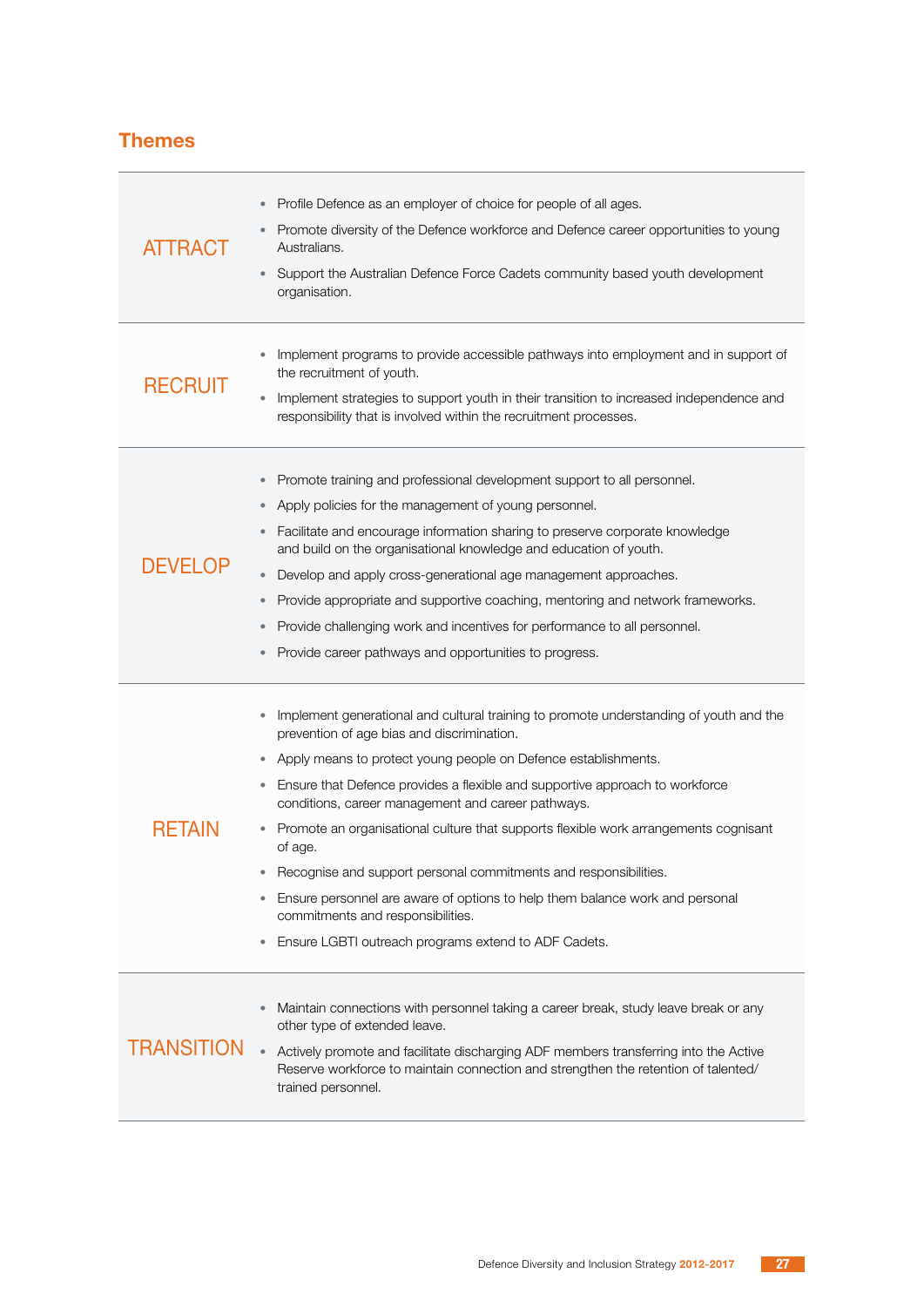## Our Performance Indicators of Diversity and Inclusion in Defence

To evaluate the effectiveness and success of this strategy and the achievement of our goals for diversity and inclusion in Defence, we will look through the three lenses as utilised in Defence's 'People in Defence' strategy.

*"We must increase the underlying support for the consideration of a Defence career among members of* 

*"We must attract and recruit our required share of the available talent pool – in terms of volume and quality – while retaining the people identified as critical to Defence Capability."*

*"Government must have confidence that Defence is delivering the required People Capability on a consistent, sustainable and affordable basis."*

#### Community Lens **Performance Indicators:**

- Defence has strategies that have achieved the attraction and recruitment of Australians from diverse groups.
- Defence has increased the proportion of the community from diverse backgrounds considering a career in Defence.
- Defence has increased recruiting achievement among diverse groups of targeted attention.
- Defence has positioned itself as an employer of choice among diverse groups.

#### People Lens **Performance Indicators:**

- Defence has the mechanisms and support structures that champions diversity and inclusion.
- Defence has increased the diversity of our workforce to better reflect the Australian community.
- Defence has increased job satisfaction among its people.
- Defence is retaining critical people throughout the stages of career and life.

#### Government Lens **Performance Indicators:**

- Defence is able to deliver People Capability to meet Government requirements and Defence capability.
- Defence delivers on whole of Government initiatives for diversity in the workplace.
- Defence complies with the Australian Public Service Commissioner's Direction on Workplace Diversity.

The Diversity and Inclusion Implementation Plan will support our Strategy by describing the specific activities and initiatives to be undertaken by the Services and Groups to realise our goals for diversity and inclusion in Defence. It will harness the Defence cultural levers for change and build on current plans, strategies, programs and activities for identified priority groups to ensure progress.